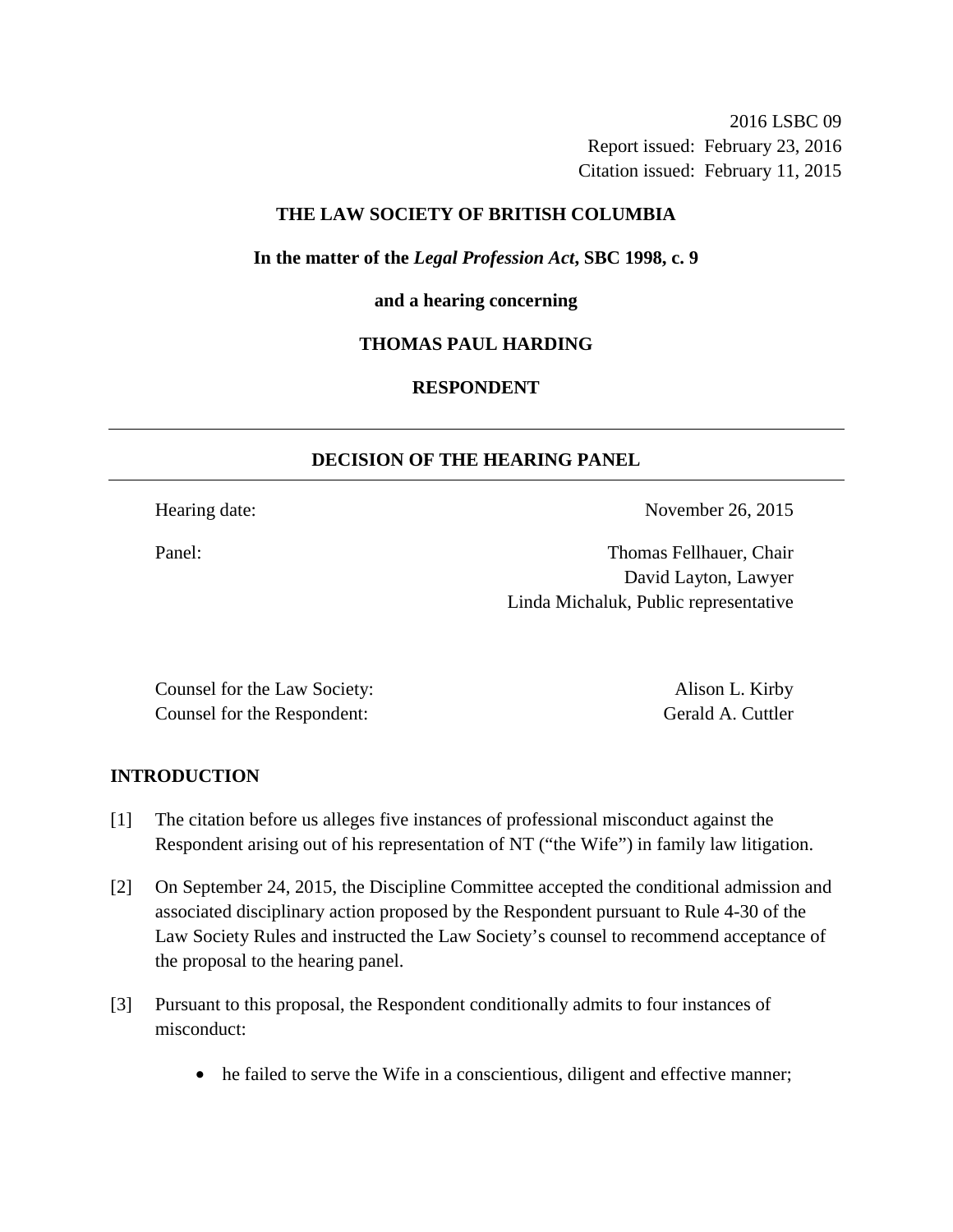- he twice failed to recommend to the Wife that she obtain independent legal advice; and
- he failed to provide her with reasonable notice before withdrawing as her lawyer.
- [4] The proposed disciplinary action is that the Respondent be fined \$15,000 for this misconduct. Rule 4-30 requires that we either accept or reject this proposal. We can only accept it if satisfied the admission of misconduct is appropriate and the disciplinary action is within the range of fair and reasonable outcomes in all of the circumstances (*Law Society of BC v. Rai*, 2010 LSBC 2 para. 7).

# **FACTUAL OVERVIEW**

- [5] The parties filed an Agreed Statement of Facts ("ASF"). We accept the facts set out in the ASF as proven and have taken them all into account in reaching our decision. What follows is an overview of the most salient facts gleaned from the ASF.
- [6] The Respondent has been a lawyer in British Columbia since 1990. He practises primarily in the areas of family and plaintiff motor vehicle law.
- [7] In July 2011 the Respondent was retained by the Wife to act in her family law matter. Her husband TT ("the Husband") was represented by CC ("Opposing Counsel").

# **Judicial Case Conference Order**

- [8] On November 16, 2011 the parties and their counsel attended a Judicial Case Conference (JCC) before a judge. The Husband proposed that he receive weekday access to their child ("the Child") every morning before school. The Wife objected to the Husband gaining access every weekday morning.
- [9] No agreement was reached, and the judge made an interim consent order that, among other things, allowed the Husband access three weekday mornings before school (Wednesday, Thursday and Friday).
- [10] Following the JCC the Respondent and Opposing Counsel discussed finalizing the parties' claims by final consent order. These discussions did not, however, include the subject of weekday morning access to the Child.
- [11] On November 18, 2011 Opposing Counsel emailed the Respondent a draft JCC Order for review. Her email stated that she agreed with the Respondent's suggestion that they proceed by final consent order. She proposed sending him a draft final order for review, following which they could discuss any "sticky issues."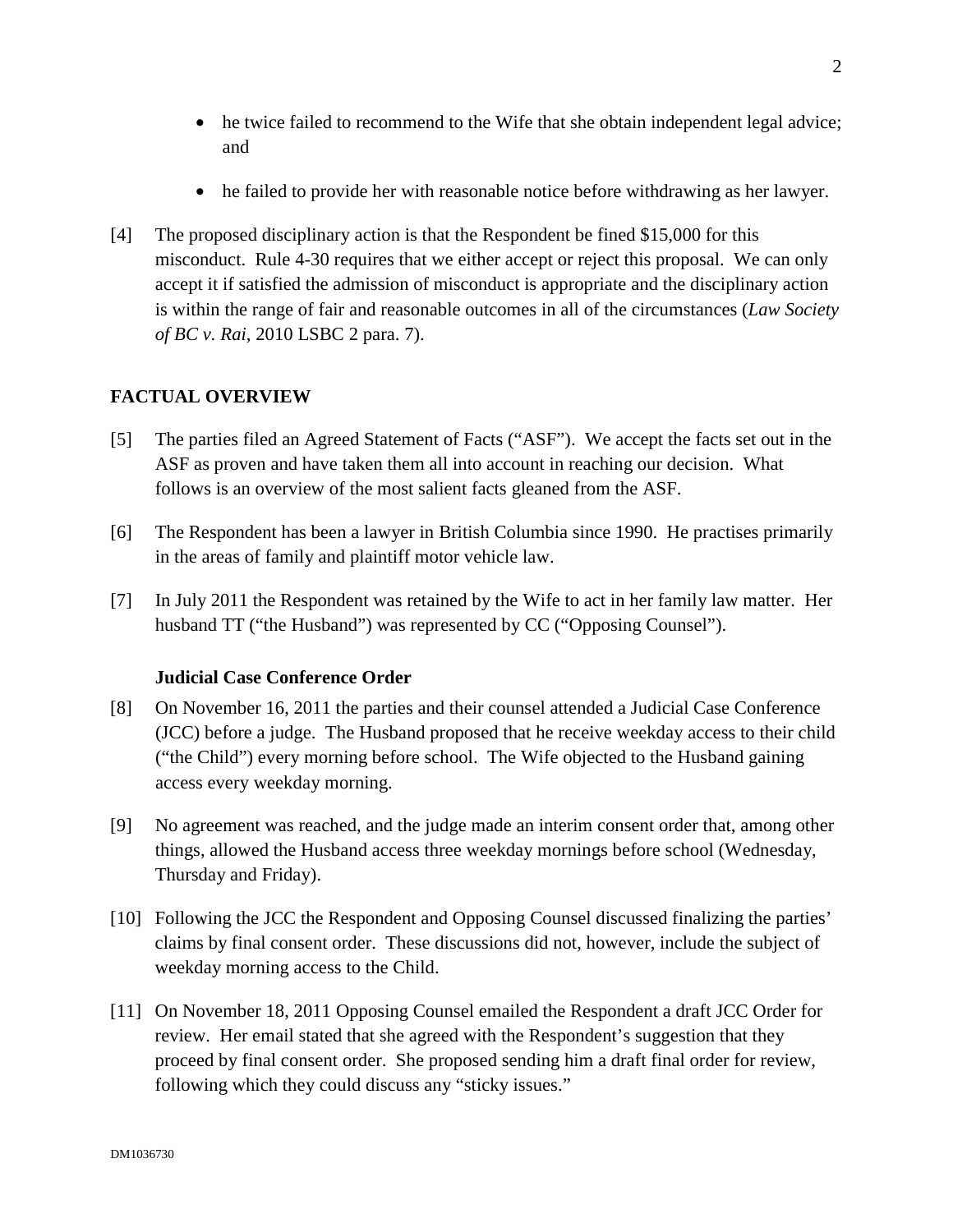[12] The Respondent suggested some minor changes to the draft JCC Order, which were accepted by Opposing Counsel. The JCC order was submitted by Opposing Counsel and entered on January 18, 2012.

## **Final Order**

- [13] On January 27, 2012 Opposing Counsel sent the Respondent a draft final order for "review and consideration." Her accompanying letter asked him to advise of any changes or revisions he wished to make, and encouraged him to call her if he wanted to discuss any matters contained in the draft.
- [14] This draft final order provided the Husband with five mornings of weekday parenting time before school. It thus reflected the position the Husband had taken at the JCC, and not the comparable term contained in the JCC Order. The Respondent says he did not notice this distinction. Opposing Counsel did not expressly flag it or any other issue in her letter accompanying the draft.
- [15] On February 7, 2012 the Respondent returned the draft final order to Opposing Counsel with two written comments, neither of which related to weekday morning access. Opposing Counsel made the suggested changes and sent the Respondent a revised draft the next day.
- [16] On February 9, 2012 the Respondent returned the revised draft with his signature to Opposing Counsel. His accompanying letter indicated that he was in trial and so did not plan to attend the application to court to approve the final order.
- [17] The Respondent did not forward the revised draft final order to the Wife or discuss its contents with her prior to signing it. In particular, he did not canvas with her the weekday morning access term contained in the revised draft.
- [18] On February 9, 2012 Opposing Counsel submitted the signed final order for entry with the court.
- [19] On February 20, 2012 the Respondent wrote Opposing Counsel regarding the payment of certain expenses. In this letter he noted that the Husband had the Child "every morning before school" and should be paying the expenses on those days.
- [20] On March 21, 2012 a desk order divorce was filed and the final order was pronounced (the "Final Order"). The Final Order was entered on March 23, and later that day Opposing Counsel sent the Respondent a copy.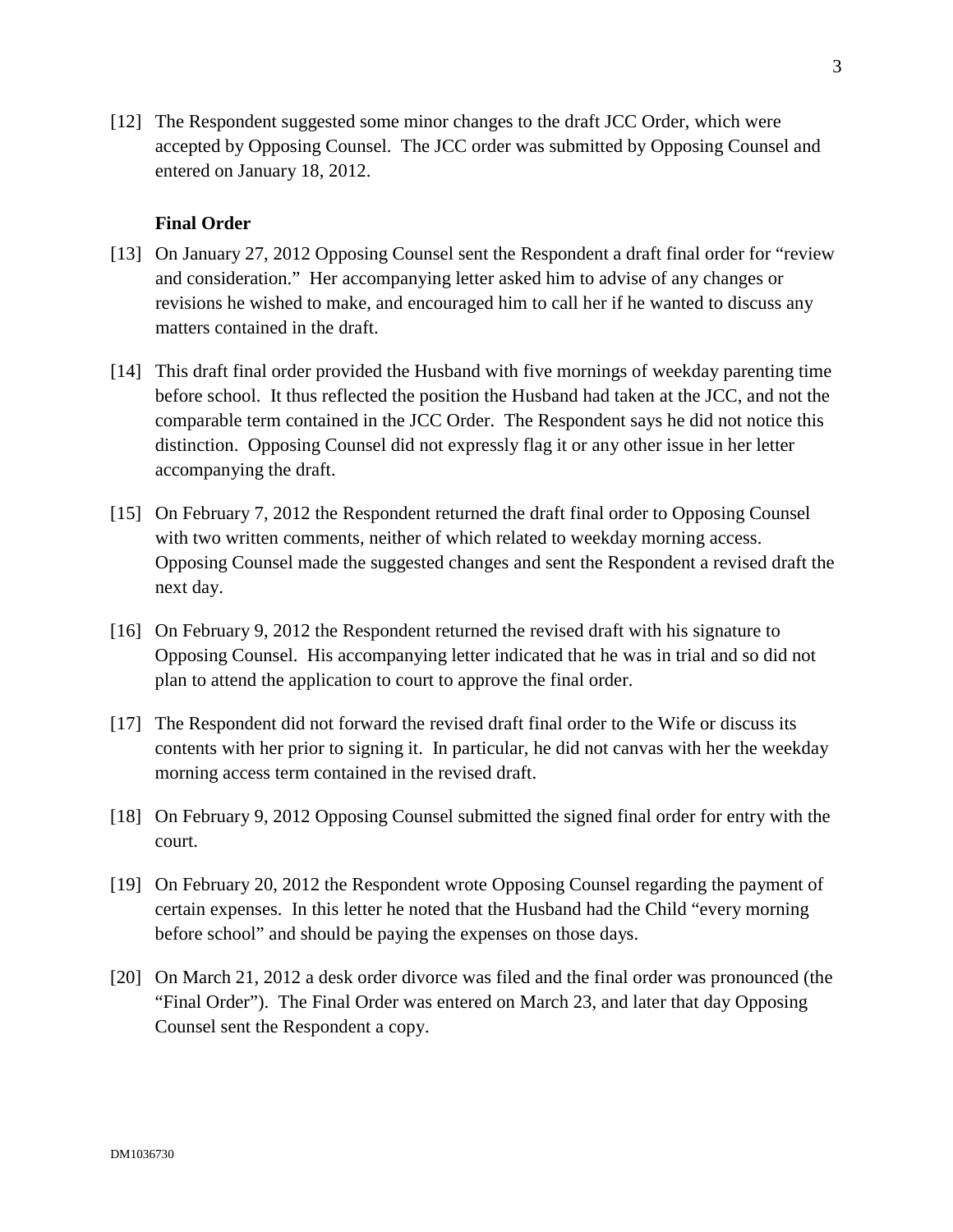### **Initial disagreement regarding weekday access term of Final Order**

- [21] On April 4, 2012 the Respondent sent a copy of the Final Order to the Wife. She was away on vacation until April 14 but on April 16 phoned the Respondent's assistant to say she had not agreed to five days of weekday morning access by the Husband as set out in the Final Order.
- [22] On April 17, 2012 Opposing Counsel wrote the Respondent stating that the Wife had breached the Final Order by failing to allow the Husband access to the Child that morning, and had told the Husband she would continue to breach the weekday morning access term. Opposing Counsel asked the Respondent to speak to the Wife regarding the consequences of her breach and advised that, should the breach continue, the Husband would bring an application for enforcement and seek costs. Opposing Counsel asked the Respondent to confirm that the Wife would abide by the Final Order in the future.
- [23] Later the same day the Respondent's assistant informed him by email that the Wife had called the day before to say she did not agree with the weekday morning access term of the Final Order, having agreed only to three-day access as reflected in the JCC Order, and was confused by the Final Order. The Respondent's assistant also told him about the letter their office had just received from Opposing Counsel. She asked whether they could vary the Final Order, and inquired as to what she should say to Opposing Counsel.
- [24] The Respondent was in trial and sent his assistant an email after court that day that stated: "We consented to this. Client needs to smarten up." The Respondent says that at the time he did not realize that he had signed the Final Order in error.
- [25] On April 20, 2012 the Respondent's assistant emailed Opposing Counsel to say the Respondent was in trial and would not be back in the office until April 30.
- [26] On April 23, 2012 Opposing Counsel sent the Respondent a letter advising that the Wife was still breaching the access provision of the Final Order by refusing Monday and Tuesday morning access and that, if she continued to do so, the Husband would bring an application for enforcement and seek costs.
- [27] Later the same day, the Respondent's assistant emailed him to say she had spoken to the Wife that morning. The assistant told him the Wife was still waiting to hear back from him about "the correction that is to be made to the access agreement." The assistant also told the Respondent that the Wife said she was not going to let the Husband have five-day weekday morning access and that the Final Order had to be changed. The Respondent's assistant included the Wife's numbers so he could call her and alerted him to Opposing Counsel's letter of earlier that day, which was attached to the email.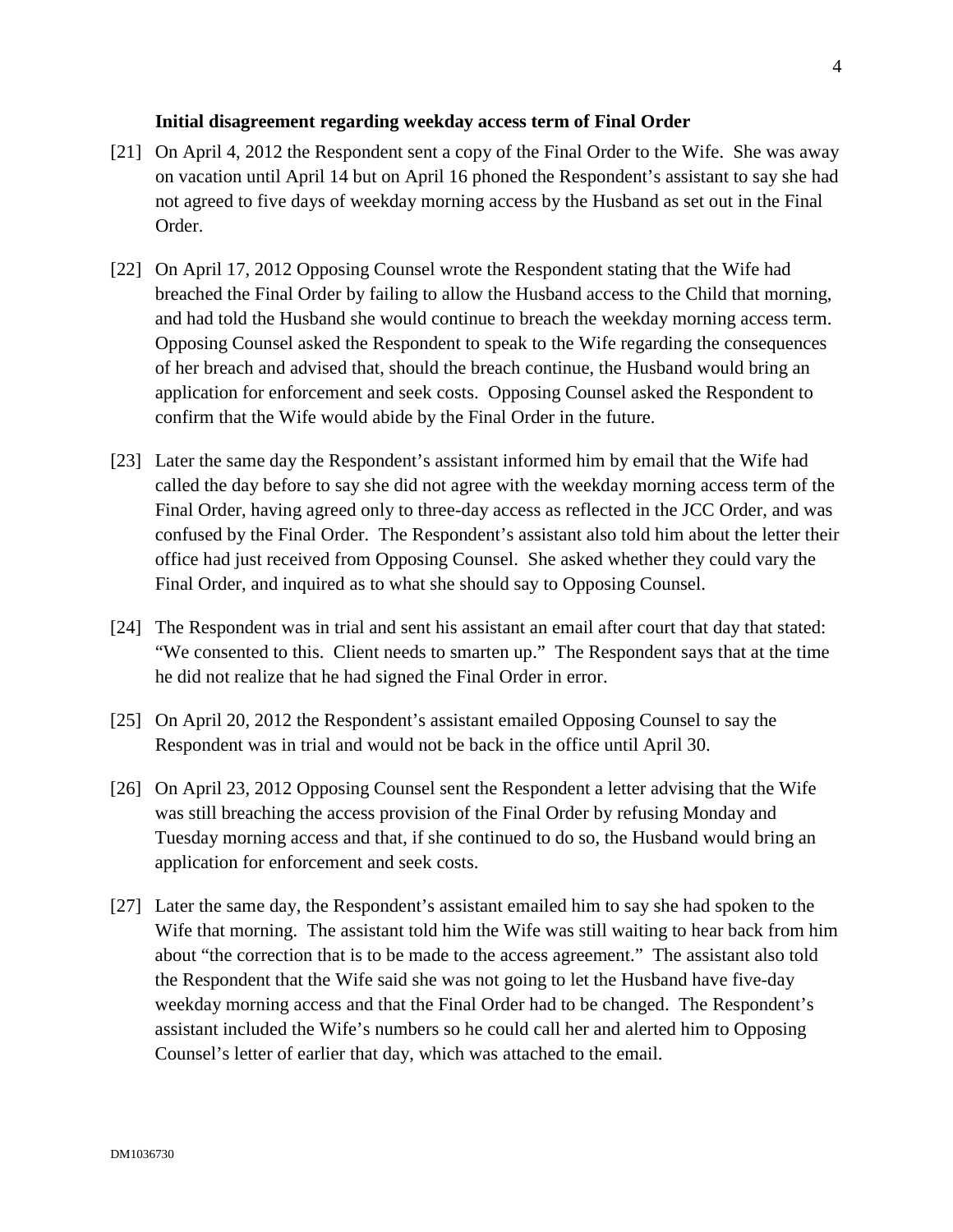- [28] On April 24, 2012 the Respondent's Assistant emailed Opposing Counsel's letters of April 17 and 23 to the Wife. She said the Respondent was aware of the letters but was in trial and she would contact the Wife once she had received instructions from the Respondent.
- [29] On May 3, 2012 the Respondent's assistant emailed the Wife to say she had spoken to the Respondent and he would be bringing an application to change the Final Order, "as there are a lot of issues and circumstances have changed." The assistant said she would be in touch once the application documents had been drafted so that the Wife could attend the office to swear an affidavit.
- [30] On May 4, 2012 Opposing Counsel wrote the Respondent following up on her letters of April 17 and 23. She said that, if she did not hear from him by May 9, she would bring an application to enforce the Final Order.
- [31] The Respondent replied to this letter the same day. Regarding the Wife's breach of the Final Order, he stated

I appreciate you threatening an Application; however, it seems that many issues have arisen since the Judicial Case Conference on 16 November 2011.

I have had a chance to speak to my client and will be filing an Application to change the Final Order.

- [32] Opposing Counsel replied to this letter the same day stating that, unless and until the Final Order was actually varied, its terms remained binding. She again requested immediate implementation of the weekday morning access schedule as set out in the Final Order.
- [33] To this point, the Respondent had not advised the Wife to get independent legal advice about his mistake in agreeing to the five-day weekday morning access term without her consent. Indeed, he had not even suggested to her that he might have made a mistake.

## **Without prejudice agreement to revert to three-day weekday access**

- [34] On May 8, 2012 Opposing Counsel wrote the Respondent proposing, on a without prejudice and interim basis, that the Child attend counselling and that the Husband have three-day access, instead of the five days required under the Final Order, until a proposed parenting coordinator directed otherwise.
- [35] On May 10, 2012 the Respondent's assistant emailed Opposing Counsel's May 8 letter to the Wife. The assistant's email said that the application and affidavit to vary the Final Order were "almost complete," that the Respondent would finalize the application that day, and that they would book a court date as soon as possible. The assistant said they would let the Wife know once a date was set, at which point she could swear an affidavit.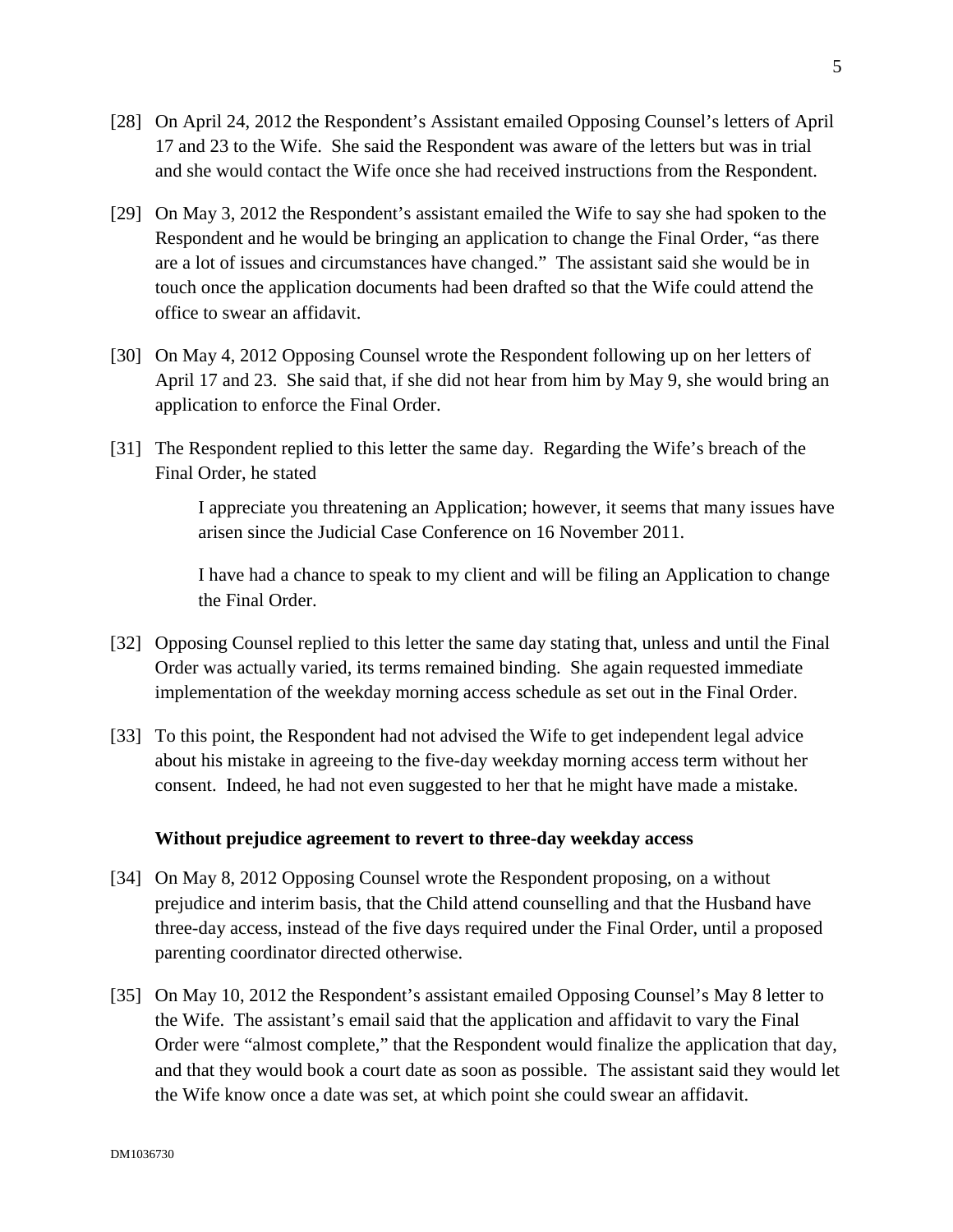[36] On May 11, 2012 the Respondent wrote Opposing Counsel indicating that the Wife agreed to counselling and three-day access. On the latter point, he stated:

> My client agrees that your client have the access to [the Child] as set out in the Order (Wednesday to Friday of each week and every second Saturday).

- [37] On May 14, 2012 Opposing Counsel wrote to confirm the agreement. But she took issue with the Respondent's description of the weekday access term in his letter, reminding him that the Final Order provided for five-day weekday morning access. She also made clear that the Wife had been breaching this term and that the agreement to revert to three-day access was temporary and did not constitute acquiescence by the Husband. She asked the Respondent to remind his client of her obligations to abide by an entered court order. Opposing Counsel further stated that the Husband would bring an immediate application for enforcement and costs should the Wife breach the Final Order in the future.
- [38] On May 15, 2012 the Respondent's assistant forwarded a copy of Opposing Counsel's May 14 letter to the Wife. On the issue of weekday access, the assistant advised that the Respondent wanted the Wife to draft something for the Husband to sign stating that the Husband would have weekday access Wednesday to Friday before school and the parties were working things out without lawyers and unnecessary court fees.
- [39] The assistant told the Wife not to tell the Husband that the Respondent wanted this document signed, but to tell him she wanted it for her records.
- [40] On May 16, 2012 the Wife emailed the Respondent's assistant to say the Husband had refused to sign the document but agreed to leave the current weekday access situation as is for the time being, with the Husband picking up the Child on Wednesday and keeping him until Friday morning.
- [41] Later the same day, the Husband sent the Wife an email, which she forwarded to the Respondent's assistant. The Husband's email stated that he was agreeing to the current weekday access arrangement until the Child was better equipped "to deal with everything," at which point he expected her to comply with the Final Order. His email then stated:

If you don't agree with it [the Final Order], as you have stated, that is something you need to deal with directly with your lawyer. He was given a copy of the court order, and signed it agreeing to its terms – if he did not get your consent to do so, then it is an issue between the two of you and has nothing to do with now trying to limit my access to [the Child], which was granted by the court.

[42] On May 18, 2012 the Wife emailed the Respondent's assistant to ask if the Respondent had "had any luck in speaking to [Opposing Counsel] about her changing the order?"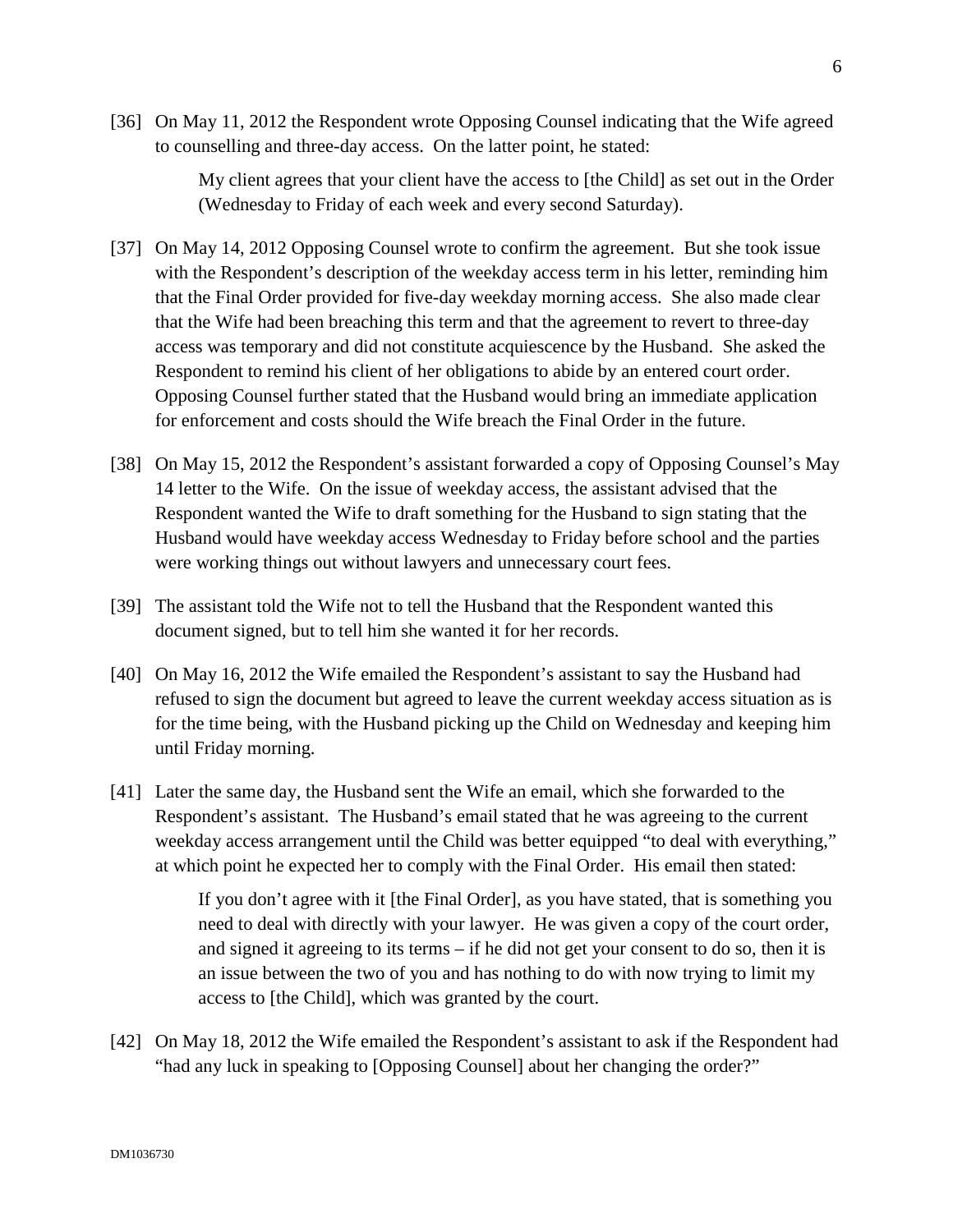- [43] On June 1, 2012 the Respondent's assistant sent him a memo regarding the weekday access issue. The memo reviewed some of the history to date, including Opposing Counsel's view that the Wife was in breach of the Final Order and the Wife's view that she could not be in breach because the Final Order was incorrect. The memo also stated that the assistant had reviewed the correspondence concerning the draft final order but could find no mention of changing the weekday access to every day. It concluded by saying the Wife was adamant that the disputed term be changed, and indicating that the assistant had drafted a Notice of Application and affidavit for an application to vary the Final Order.
- [44] On June 6, 2012 the Respondent sent Opposing Counsel a letter that mentioned, among other things, that the Wife had indicated that the Child "is a lot happier with the new access regime" and that, once the Husband had settled into a new residence, the parties could discuss integrating more access with the Husband.
- [45] The next day Opposing Counsel replied by letter, pointing out that the Husband had limited his access only temporarily and expected the terms of the Final Order to be honoured once he had moved into his new home. If the Wife continued to breach the Final Order at this point, steps would be taken to immediately enforce it and seek costs.
- [46] On June 14, 2012 Opposing Counsel wrote the Respondent to advise that the Husband would be in his new address as of July 1. She said that as of this date the Husband expected that access pursuant to the terms of the Final Order be provided, otherwise he would bring an application for enforcement.
- [47] On June 26, 2012 the Wife emailed the Respondent's assistant asking for an update on how they were proceeding with "getting it [the Final Order] back to what was agreed on." The Wife added: "I would love to be able to get things wrapped up and move forward."
- [48] On June 27, 2012 the Respondent's assistant emailed the Wife. This email mentioned Opposing Counsel's letter of June 14, which appears not to have been attached, and indicated that this letter stated that "if the access regime did not go back to as ordered, you are in breach" and the Husband "would bring an Application." The email said the Respondent had written Opposing Counsel "asking her to explain how/why the access changed from the JCC Order to the Final Order."
- [49] The Wife responded to this email the same day. She said she looked forward to hearing Opposing Counsel's explanation for "changing" the Final Order. She thought Opposing Counsel was pushing the Husband on the access issue, because he mostly seemed amicable. She said it was too bad Opposing Counsel could not see what was best for the Child.
- [50] On June 28, 2012 the Respondent wrote Opposing Counsel stating, among other things, that there "appears to be a discrepancy" in the weekday morning access term in the JCC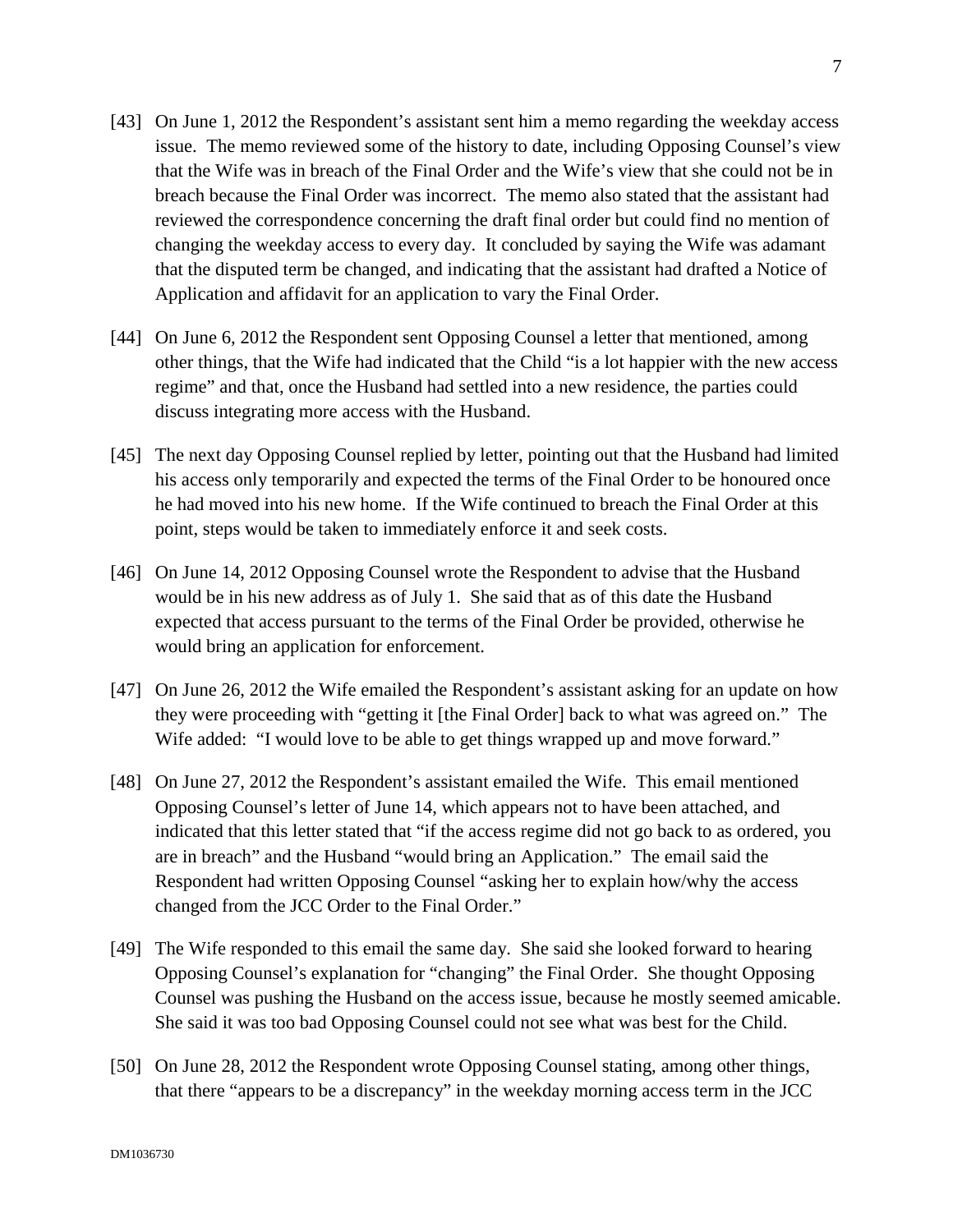Order and Final Order. He set out the term from each order, then stated that, having reviewed all correspondence between their offices, he was unable to find any indication that he had agreed to the access term as set out in the Final Order. He asked Opposing Counsel to explain "how the access got changed from the JCC Order to the Final Order."

- [51] On July 26, 2012 the Wife emailed the Respondent's assistant asking whether Opposing Counsel had "responded to why she changed the order." The assistant replied that they had not heard anything but would continue to seek an answer. The Wife emailed again on July 29 to ask whether Opposing Counsel had a time frame "to explain herself."
- [52] On July 30, 2012 the Respondent sent a follow up letter to Opposing Counsel asking for a response to his letter of June 28.
- [53] On August 1, 2012 Opposing Counsel responded by noting that, although the JCC Order granted access on only three weekday mornings, the JCC judge had opined that access each weekday morning was more beneficial for the Child. Opposing Counsel further noted that the draft final order sent to the Respondent represented her client's proposed terms and reflected the JCC judge's sentiments, and that on being asked to advise of any changes or revisions, or to call to discuss terms, the Respondent had commented on only two issues. Opposing Counsel stated that based on this response she had had no reason to doubt the Respondent had reviewed the draft and obtained instructions to settle based on its terms. Finally, she advised that the Husband expected that the Final Order be honoured once school resumed in September, failing which he would apply to enforce it and seek costs.
- [54] The Respondent has no record to indicate that the Wife was provided with a copy of Opposing Counsel's August 1, 2012 letter. His recollection is that he had instructed his assistant to email copies of all correspondence to the Wife.
- [55] On August 3, 2012 the Wife emailed the Respondent's assistant to "follow up" regarding, … what the steps are to have the JCC order that [Opposing Counsel] changed corrected to what it was supposed to have been written up as? I understand [Opposing Counsel] is not responding, is there something else that we can do? I would really like to wrap things up and put this behind us.
- [56] The Respondent has no record to suggest that he responded to this email.

### **Contempt application and application to vary Final Order**

[57] In early September 2012 the Child's school resumed. On October 1 Opposing Counsel served the Wife personally and also delivered to the Respondent a contempt application for breaching the weekday morning access term of the Final Order.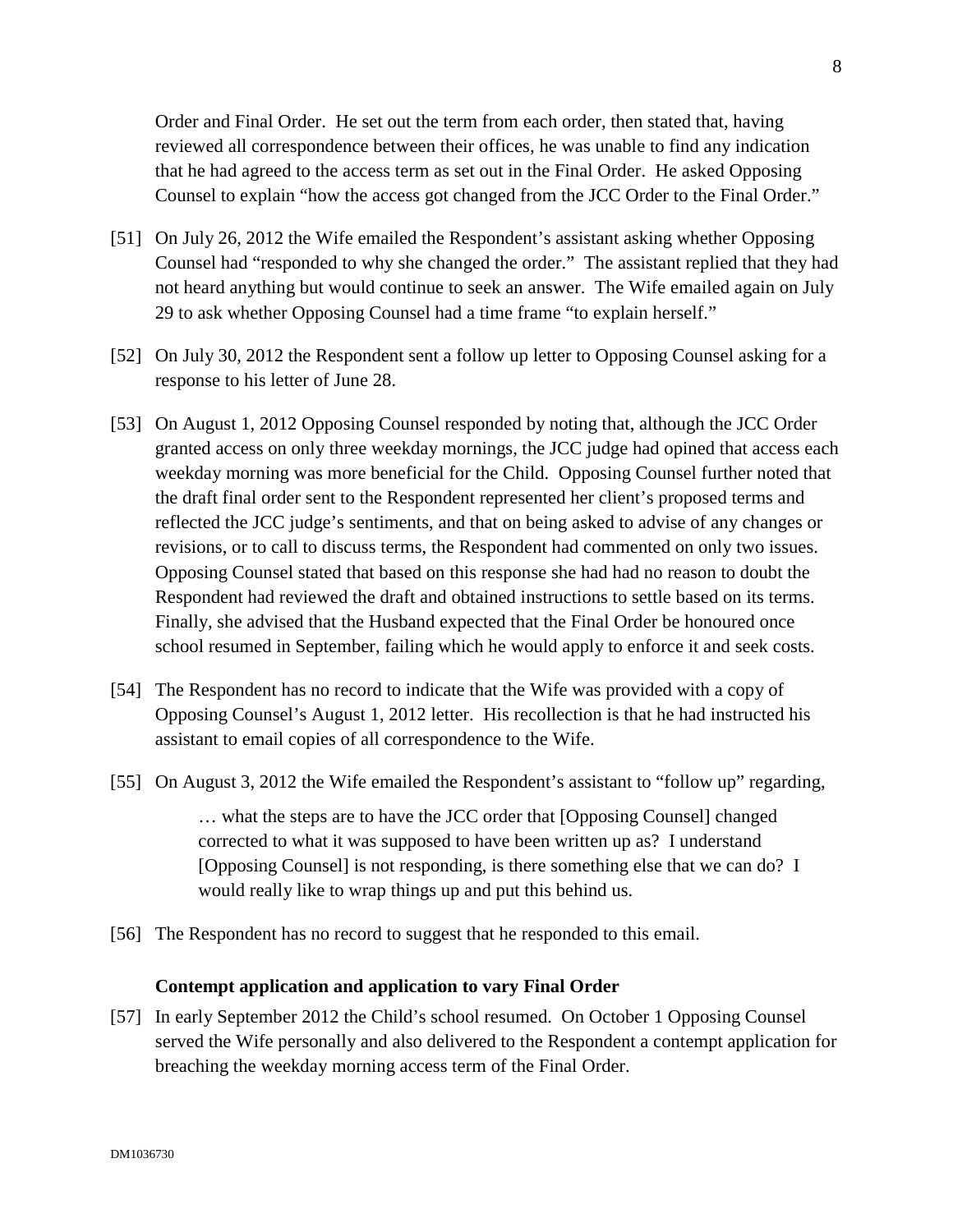- [58] On learning of the contempt application, the Respondent did not advise the Wife to obtain independent legal advice.
- [59] On October 2, 2012 the Respondent's assistant emailed the Wife to say they had "finally" heard back from Opposing Counsel and that "she is adamant that the changes to the final order were agreed on by the parties (which you did not agree to)." The assistant further advised that the materials for an application to vary the Final Order had been drafted. Finally, the assistant stated that the Respondent would contact the Wife to discuss the contempt application.
- [60] The Wife responded by email the same day asking how Opposing Counsel could be "filing that I am in breach of the order she has made up?"
- [61] On October 9, 2012 the Respondent wrote Opposing Counsel to advise that his associate (the "Respondent's Associate") would be handling the contempt application. He described the application as "ill-conceived, capricious, and a breach of your professional duties." The Respondent also wrote that the Wife had been in frequent contact with the Husband in the past few months and the issue of the additional two mornings had not been raised. He added: "It appears that it is your influence that is driving this rather egregious application seeking draconian remedies." The Respondent put Opposing Counsel on notice that he would bring a cross-application to alter the Final Order and would seek special costs against her personally.
- [62] Also on October 9, 2012 the Respondent swore an affidavit in response to the contempt application. In it he deposed in relation to the weekday morning access term in the Final Order: "I accept full responsibility for missing the changed Access schedule." He had not before acknowledged this error. In particular, he had not acknowledged it to the Wife.
- [63] On October 15, 2012 the Respondent's Associate filed and delivered an application to amend the weekday morning access provision of the Final Order. On the same day, the Respondent's Associate informed Opposing Counsel that the Wife would no longer be seeking special costs against her personally.
- [64] On October 24, 2012 a chambers judge heard the contempt application and the application to vary the Final Order. At this hearing, the Respondent's Associate stated that he was not alleging any fraud by Opposing Counsel. Rather, he submitted that the Respondent had made an unintentional mistake and had acted without authority in signing the Final Order.
- [65] The chambers judge commented that the main issue was whether the variation application should be allowed because the Wife had not truly consented to the disputed access term. This comment led counsel for the Husband to agree to adjourn the contempt application.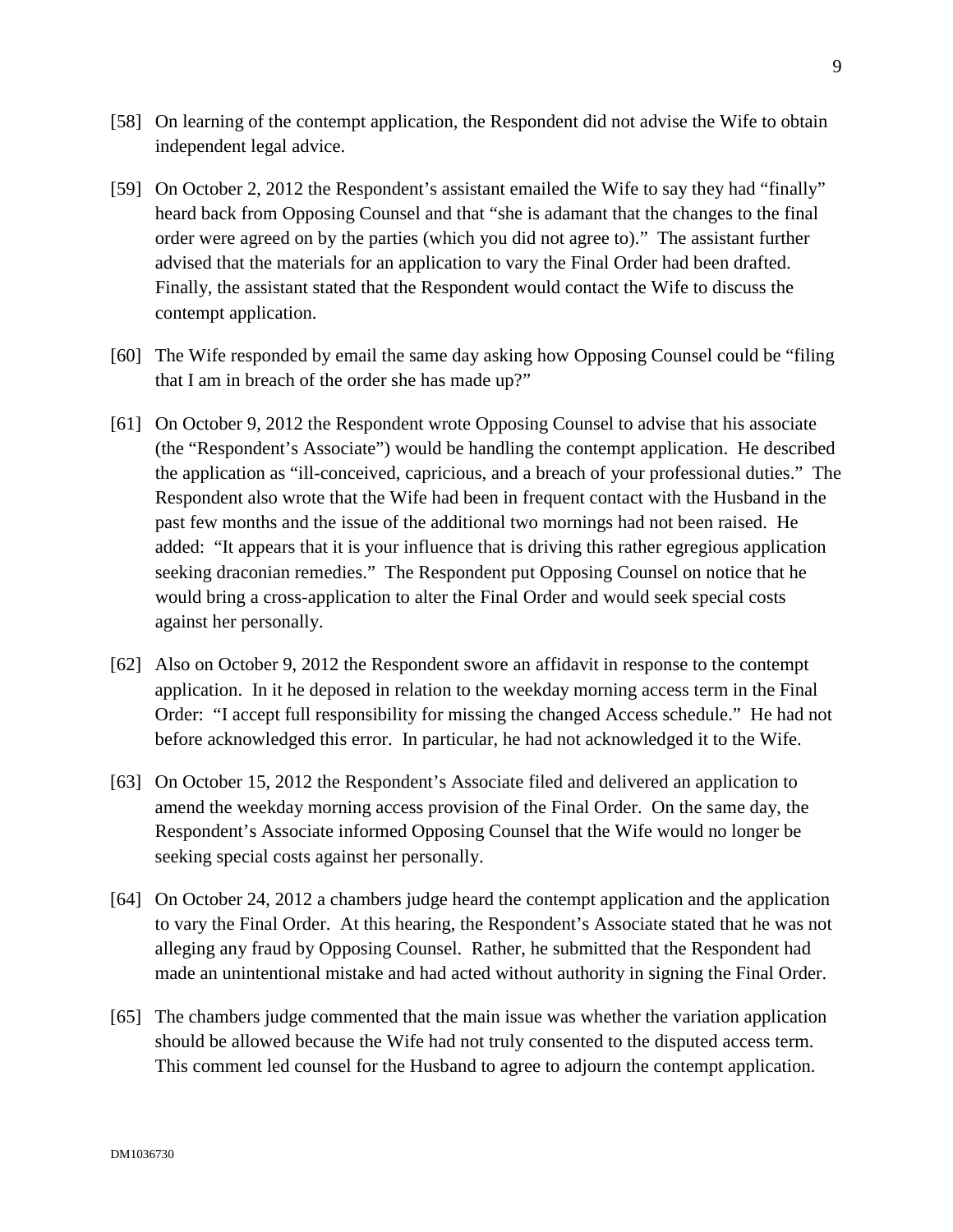The parties were then asked to file written submissions on the issue of whether the Wife was estopped from challenging the Final Order due to her delay in applying to vary it.

- [66] On November 13, 2012 the chambers judge issued a ruling setting aside the disputed access term in the Final Order and restoring the three-day access term that had been contained in the JCC Order, pending further application on the merits for a new access provision. In her ruling, the judge found that the Wife had not truly consented to the disputed term.
- [67] The chambers judge nonetheless awarded costs against the Wife in any event of the cause. She did so because the Wife had sat on her rights for two-and-a-half months beginning in early August, which is when Opposing Counsel wrote the Respondent stating that the Husband would insist that the access term be honoured starting in September. The judge held that the Wife had not proceeded diligently in the face of the Husband's continued contention that the Final Order was enforceable.
- [68] On the same day the chambers judge released her ruling, the Respondent reported himself to the Lawyers Insurance Fund. His letter stated, among other things, that:
	- He was responsible for a potential or alleged error, which he said had occurred because Opposing Counsel "improperly altered the terms of a consent order, and I signed it without being aware she had done so."
	- "It's hard to guard against the deliberately unethical conduct of others, but I will ensure we all read documents more closely."
	- "Costs in the rough amount of \$2,000 \$4,000. I propose to pay those myself, without request by my client"
- [69] On November 15, 2012 the Respondent emailed the Wife to say he would pay the court costs of the recent application. He then added:

It's clear that [Opposing Counsel] fraudulently altered the terms of the order after I had agreed to it – but equally, I suppose I should have read every word again. It frankly never occurred to me that a lawyer would falsify an order like this. It's cost me personally all the time we have spent on that issue, plus about \$4,000 I'll have to pay [Opposing Counsel].

I will be reporting [Opposing Counsel] to the Law Society and suggest you do too.

Later in this email, the Respondent referred to Opposing Counsel's "falsified order."

[70] The Respondent did not advise the Wife to obtain independent legal advice concerning the costs order.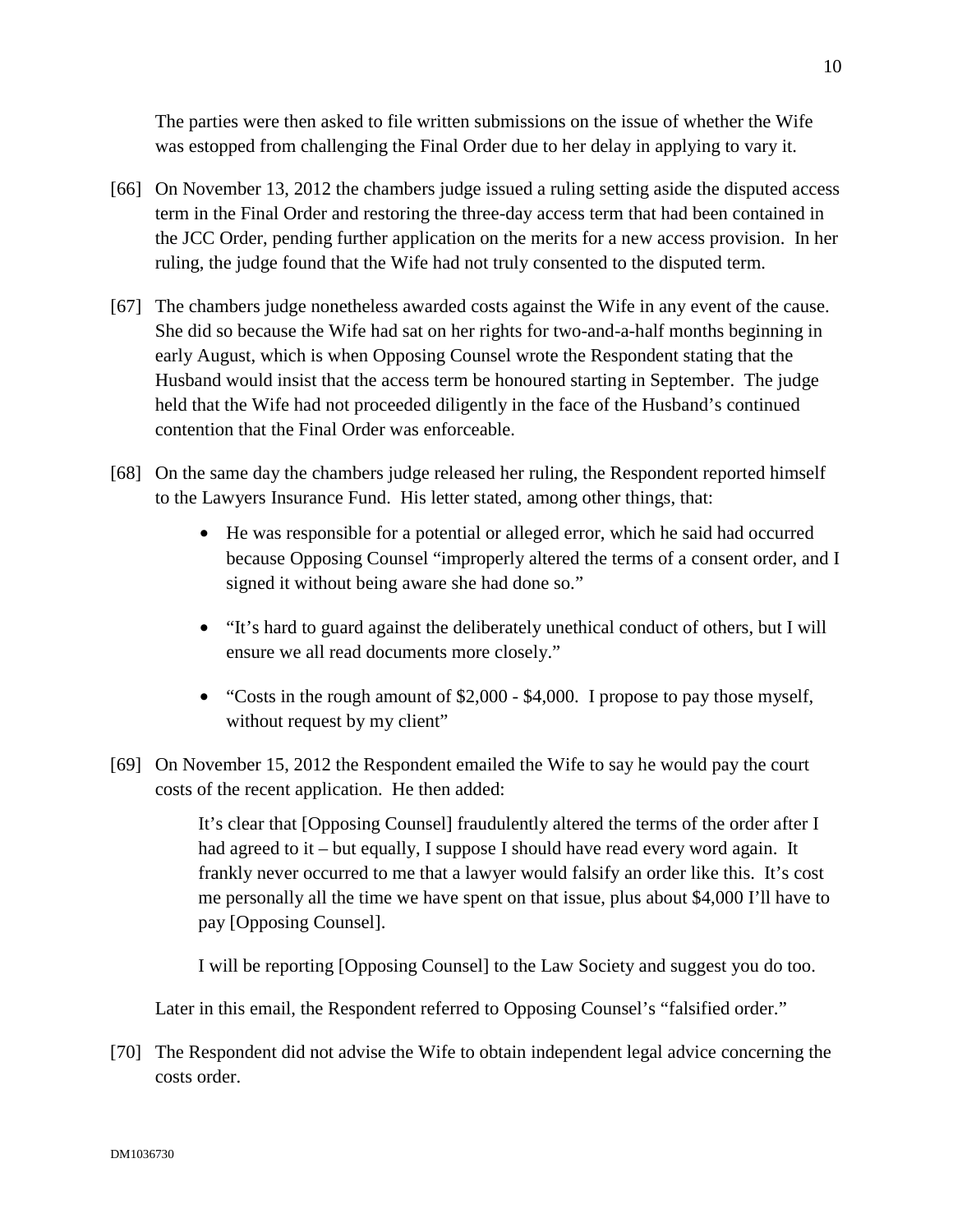### **Events surrounding payment of costs order**

- [71] On April 19, 2013 the Respondent sent the Wife a statement of account, which he said had been reduced by \$10,585 representing the time spent contesting the contempt application and applying to vary the Final Order. He said these fees had been deducted "since they resulted out of an error on the part of my office." The Wife paid this account in full.
- [72] On June 6, 2013 a consent order containing the new final access provision was filed with the court. It gave the Husband parenting time every morning before school, until delivery to school.
- [73] On July 16, 2013 the Respondent wrote to the Wife informing her that he was closing her file. He did not tell the Wife that he had not paid the costs order made against her.
- [74] On July 17, 2013 Opposing Counsel sent the Respondent a draft bill of costs for \$6,826.43 regarding the outstanding costs order. In response, the Respondent proposed costs of \$2,992.63. Opposing Counsel countered at \$3,361.45. On September 3 she sent the Respondent an offer to settle for \$3,275 and advised, as she had forewarned two weeks earlier, that an appointment would be taken out for a September 18 costs hearing.
- [75] On September 9, 2013 the Respondent wrote the Wife enclosing Opposing Counsel's offer to settle and recommending that she accept it. He asked her to provide him with the funds to pay the costs order.
- [76] On September 10, 2013 the Respondent was served with an appointment for a costs hearing returnable on September 18. He emailed it to the Wife on September 11, and asked her to instruct him to accept the Husband's offer. Contesting the issue, he said, would cost her "a couple of thousand, at least."
- [77] On September 12, 2013 at 11:50 a.m. the Wife emailed the Respondent. She told him that her understanding was that Opposing Counsel's "poor practice changed my agreement with [the Husband] without advising you and you did not catch the change before you signed it." She asked why she should have to pay the court costs for putting the order "back to the way it should have been." She asked the Respondent to clarify.
- [78] At 4:30 p.m. the Respondent emailed the Wife. He said he had not charged her for his work arising out of Opposing Counsel "switching the order" and added, "I can't really be expected to pay for when someone else commits fraud against you." The Respondent noted that they had actually won their point, in that the "offending passage of the order was struck out," but the judge refused their request that the Husband pay costs. He explained: "The Judge was in a nasty mood I guess. That's not my fault." The Respondent concluded by saying that he was trying to save the Wife the expense of arguing in court over \$75.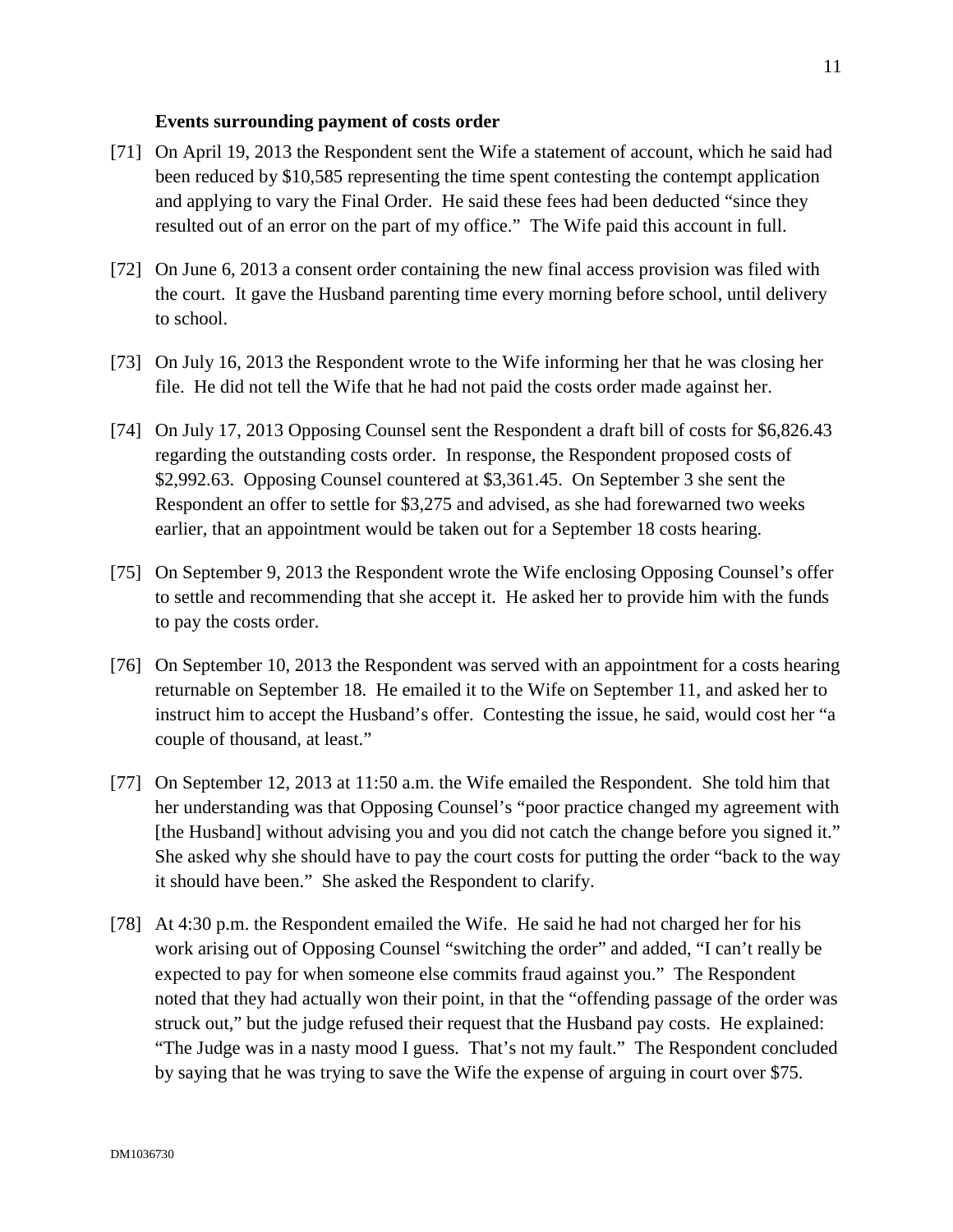- [79] The Wife replied at 4:47 p.m. stating that, if the order had been filed correctly, there would not have been a contempt application and that, while she appreciated him not charging her for Opposing Counsel's "fraud," his office had signed off on it.
- [80] On September 13, 2013 at 11:09 a.m. the Respondent emailed the Wife noting that there would have been an application by the Husband to obtain the extra days regardless, and that the Wife had ultimately lost on this point. He said that his foregoing fees and her paying the court costs was a fair division. He explained his reasoning as follows:

I think that having the other lawyer commit a fraud is not something that I am fairly held 100% at fault for. Having the judge not order costs against them for that, was pretty shocking. But, again, it's not MY fault that a judge acts irrationally.

- [81] The Wife replied in an email sent at 1:36 p.m. to say that the applications would have been avoided had the Respondent read the order before signing it. She mentioned the added steps and stress this had caused her. She agreed that Opposing Counsel had committed fraud, but said that it was not her fault the Respondent's office did not read the order. She asked whether the Respondent had accepted Opposing Counsel's offer to settle the costs.
- [82] The Respondent emailed back at 7:18 p.m. to say he had not accepted the offer but was suggesting she do so.
- [83] On September 16, 2013 the Wife emailed the Respondent. She said that the bottom line was that "all of these court costs was the result of your neglect and error." She refused to pay the costs and added, "If you want to continue this banter perhaps we should get an opinion from the Law Society."
- [84] The Respondent replied in an email sent later that morning. He said the Wife's latest email made it impossible for him to be her lawyer and that he had informed Opposing Counsel and the court that he no longer represented her. He said he would therefore not be acting at the costs hearing two days hence.
- [85] On September 16, 2013 the Respondent sent a Notice of Intention to Withdraw as Lawyer to Opposing Counsel, but he did not serve this Notice on the Wife. Opposing Counsel responded the same day. She asserted that both she and the Wife had seven days to object to the withdrawal and that, if the Respondent did not attend the costs hearing on September 18, she would bring the letter to the attention of the court.
- [86] On September 18, 2013 the Wife attended the costs hearing in person. She tried to adjourn the hearing to give her time to better understand the process, but withdrew her request after the Registrar indicated that an adjournment was unlikely given that the Respondent had been given ample notice of the hearing. The Registrar assessed the bill of costs at \$3,309.34. The Wife paid this amount to the Husband by way of monthly payments.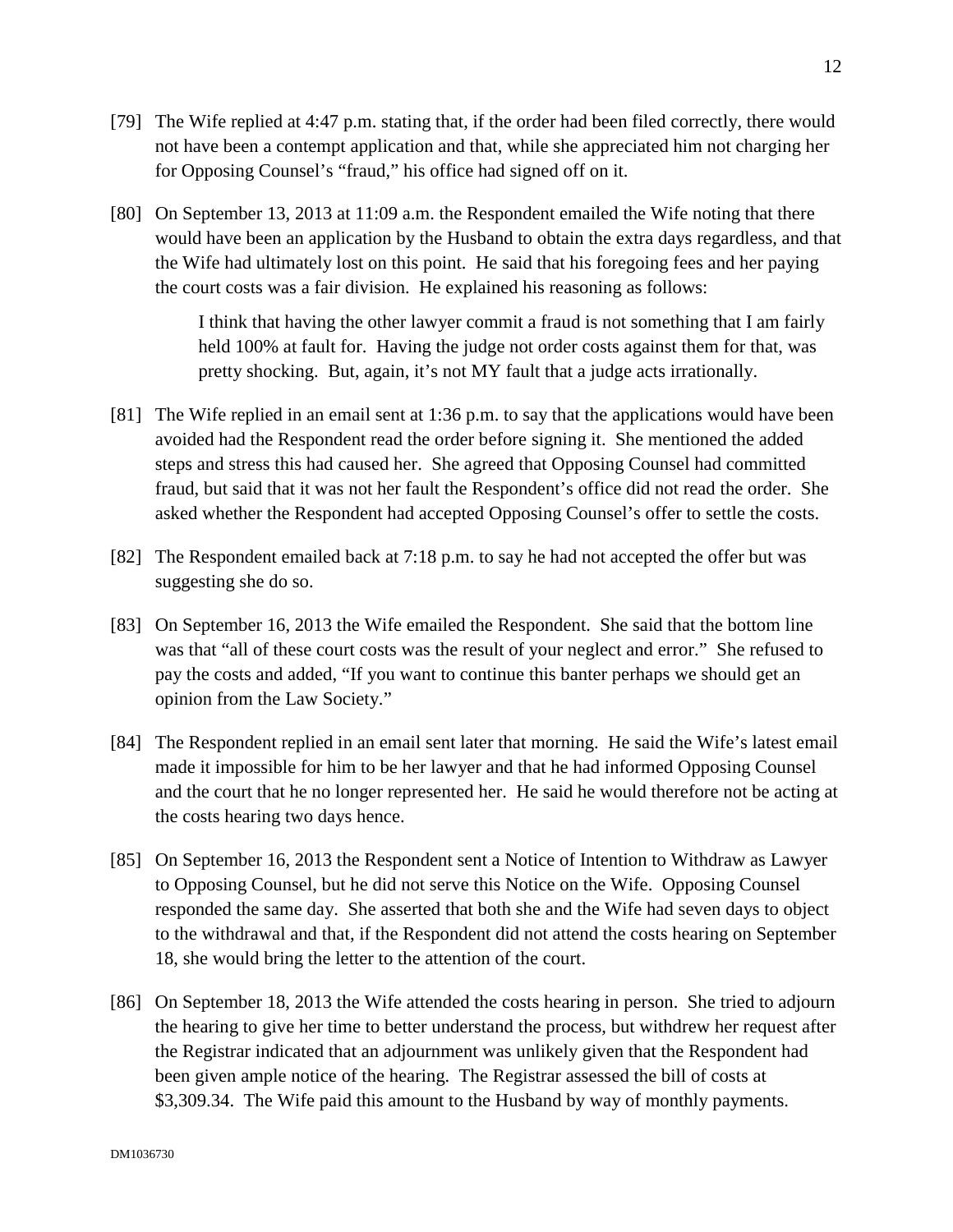- [87] On September 20, 2013 the Respondent submitted a Notice of Withdrawal of Lawyer dated September 16 for entry with the court. On September 30 he delivered the filed Notice to the Wife and Opposing Counsel.
- [88] On October 28, 2013 the Wife complained to the Law Society regarding the Respondent's handling of her matter.
- [89] On April 10, 2014 the Wife wrote to the Respondent asking for a refund of all fees and disbursements as well as compensation for the costs assessed against her.
- [90] On April 24, 2014 the Respondent wrote to the Wife saying he could not deal with her because she had an outstanding complaint against him with the Law Society.
- [91] On July 16, 2014 the Law Society referred the Respondent to his statement to the Lawyers Insurance Fund dated November 13, 2012, in which he had said he would personally pay the costs order made against the Wife.
- [92] On September 30, 2014 the Law Society referred the Respondent to his email to the Wife of November 15, 2012, in which he told her he would pay the costs order.
- [93] On October 31, 2014 the Respondent, through his counsel, acknowledged that he had advised the Wife he would pay her costs and stated that he had forgotten about his November 15, 2012 email.
- [94] On November 20, 2014 the Respondent wrote the Wife enclosing a cheque for \$3,275. The costs order had been \$3,309.34, but the Respondent said that he was only paying the amount of costs Opposing Counsel had offered to settle for, given that he had recommended the Wife accept this offer.

# **ARE THE ADMISSIONS ON THE ALLEGED INFRACTIONS APPROPRIATE?**

- [95] Professional misconduct occurs where a lawyer's action constitutes a marked departure from the conduct the Law Society expects of lawyers (*Law Society of BC v. Martin,* 2005 LSBC 16, para. 171). Conduct falling within this "marked departure" test will display culpability that is grounded in a fundamental degree of fault, but intentional malfeasance is not required – gross culpable neglect of a lawyer's duties as a lawyer also satisfies the test (*Law Society of BC v. Gellert,* 2013 LSBC 22, para. 67).
- [96] The Respondent admits professional conduct in four respects, each of which relates to an allegation set out in the citation.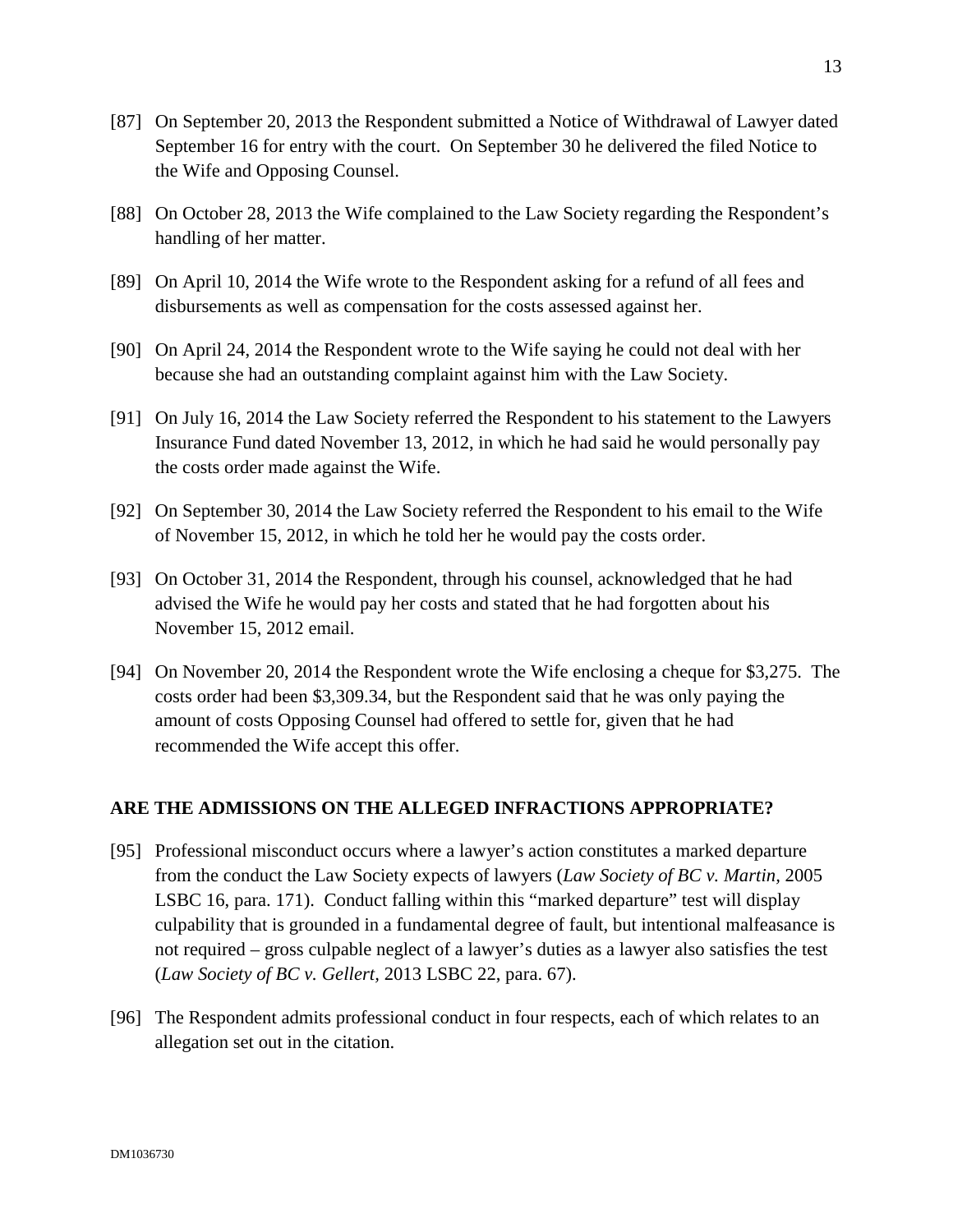## **Failure to provide client with an acceptable quality of service**

- [97] The citation alleges that, between January 2012 and September 2013, the Respondent committed professional misconduct by failing to serve the Wife in a conscientious, diligent and efficient manner so as to provide a quality of service at least equal to that expected of a competent lawyer, contrary to Rules 3 and 5 of Chapter 3 of the *Professional Conduct Handbook* (the "*Handbook*") and Rules 3.2-1 and 3.2-2 of the *Code of Professional Conduct for British Columbia* (the "*BC Code*").
- [98] The *Handbook* was in force until the end of 2012. Rule 3 of Chapter 3 provides that a lawyer shall serve a client in a conscientious, diligent and efficient manner so as to provide a quality of service at least equal to that which would be expected of a competent lawyer in a similar situation. Rule 5 of Chapter 3 states that a lawyer shall make all reasonable efforts to provide prompt service to a client and, if the lawyer foresees undue delay, shall promptly inform the client.
- [99] Rules 3.2-1 and 3.2-2 of the *BC Code*, which came into force in January 2013, are similar to the two provisions from the *Handbook*. Rule 3.2-1 provides that a lawyer has a duty to provide courteous, thorough and prompt service to clients and that the quality of service required is service that is competent, timely, contentious, diligent, efficient and civil. Rule 3.2-2 states that, when advising a client, the lawyer must be honest and candid and must inform the client of all information known to the lawyer that may affect the interests of the client in the matter.
- [100] The Respondent admits that he committed professional misconduct by doing the following:
	- failing to provide the Wife with a copy of the draft final order that Opposing Counsel provided to him on January 27, 2012 or otherwise to notify the Wife of all of the terms proposed;
	- consenting to the draft final order when he ought to have known his client did not agree to all of its terms, which resulted in the filing of the Final Order on March 23, 2012;
	- failing to provide the Wife with Opposing Counsel's letter dated August 1, 2012 or to inform her of its contents and, in particular, that she was expected to comply with the Final Order;
	- failing to respond to the Wife's email dated August 3, 2012 in which she asked whether his office had heard from Opposing Counsel regarding varying the Final Order;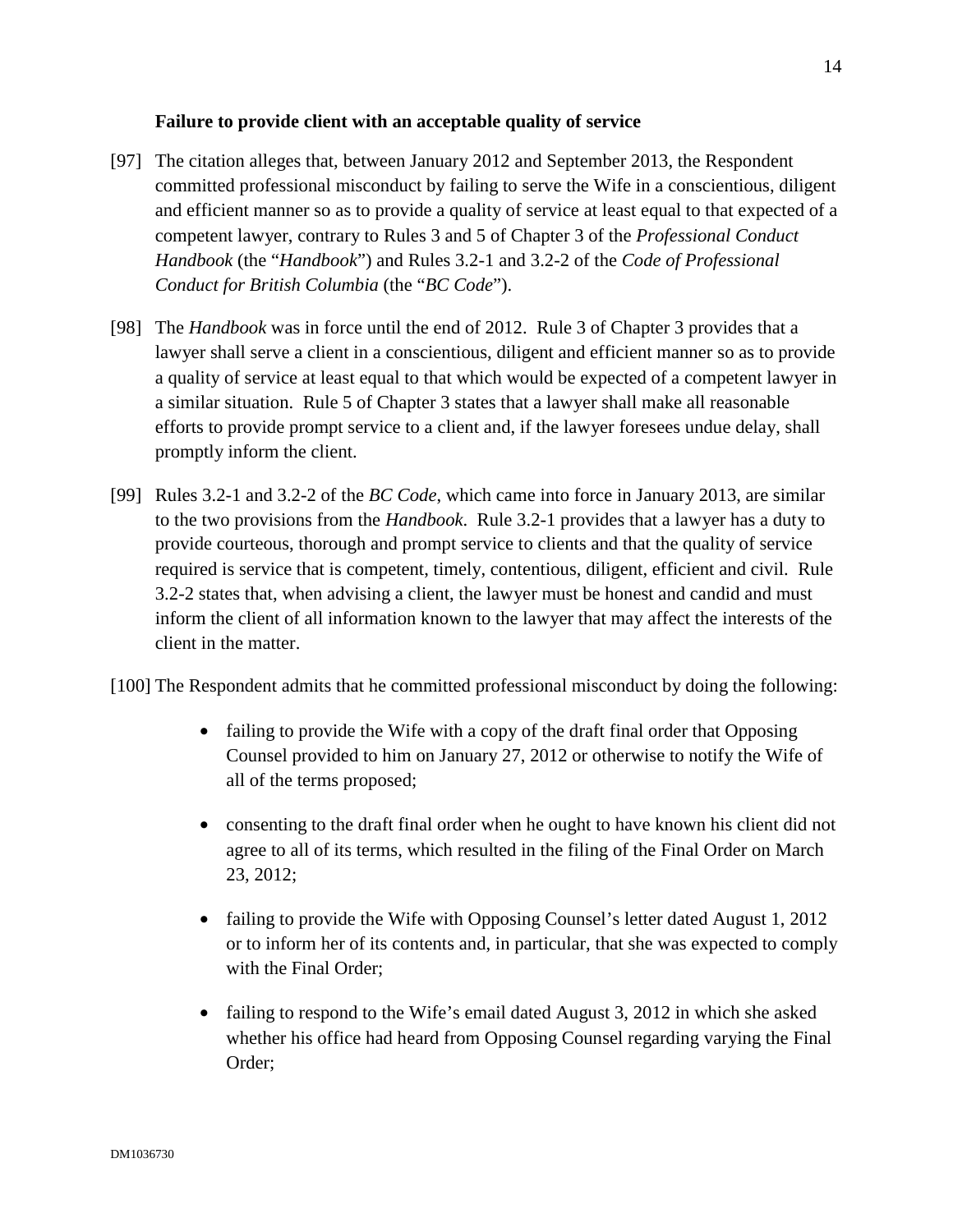- failing to remind the Wife that the costs order made against her was still outstanding when he wrote about closing the file in July 2013; and
- failing to inform the Wife or keep her informed in a timely way about the costs settlement negotiations he engaged in on her behalf with Opposing Counsel.

# **First failure to recommend client obtain independent legal advice**

- [101] The citation alleges that the Respondent committed professional misconduct by failing to recommend to the Wife that she obtain independent legal advice after she had notified him in April 2012 that she did not consent to all of the terms of the Final Order, contrary to Chapter 4 of Rule 5.1 of the *Handbook*.
- [102] Chapter 4 of Rule 5.1 provides that, if a lawyer reasonably apprehends that an error or omission has been made, the lawyer is or may be responsible and the error or omission is or may be damaging to the client, the lawyer must promptly inform the client of the facts of the error or omission without admitting legal liability and recommend that the client obtain independent legal advice.
- [103] The Respondent admits that his failure to recommend to the Wife that she obtain independent legal advice after learning that she did not consent to the weekday morning access term of the Final Order constitutes professional misconduct.

## **Second failure to recommend client obtain independent legal advice**

[104] The citation alleges that the Respondent committed professional misconduct by failing to recommend to the Wife that she obtain independent legal advice in respect of the costs ordered against her on November 2012, contrary to Chapter 4 of Rule 5.1 of the *Handbook*. The Respondent admits this professional misconduct as alleged.

## **Failure to provide client with reasonable notice of withdrawal**

- [105] The citation alleges that the Respondent committed professional misconduct by failing to provide the Wife with reasonable notice of his withdrawal as her lawyer, contrary to Rule 3.7-1 of the *BC Code*.
- [106] Rule 3.7-1 states that a lawyer must not withdraw except for good cause and on reasonable notice to the client. The commentary provides that, where the matter of reasonable notice is covered by rules of the court, these rules will govern.
- [107] The Supreme Court Family Rules permit a lawyer who has ceased to act for a party to serve a notice of intention to withdraw on that party and on the other parties (Rule 21-4(4)). A party who is served with such a notice may object to the withdrawal within seven days, by filing an objection and serving a copy on the lawyer (Rule 21-4(5)). The lawyer may file a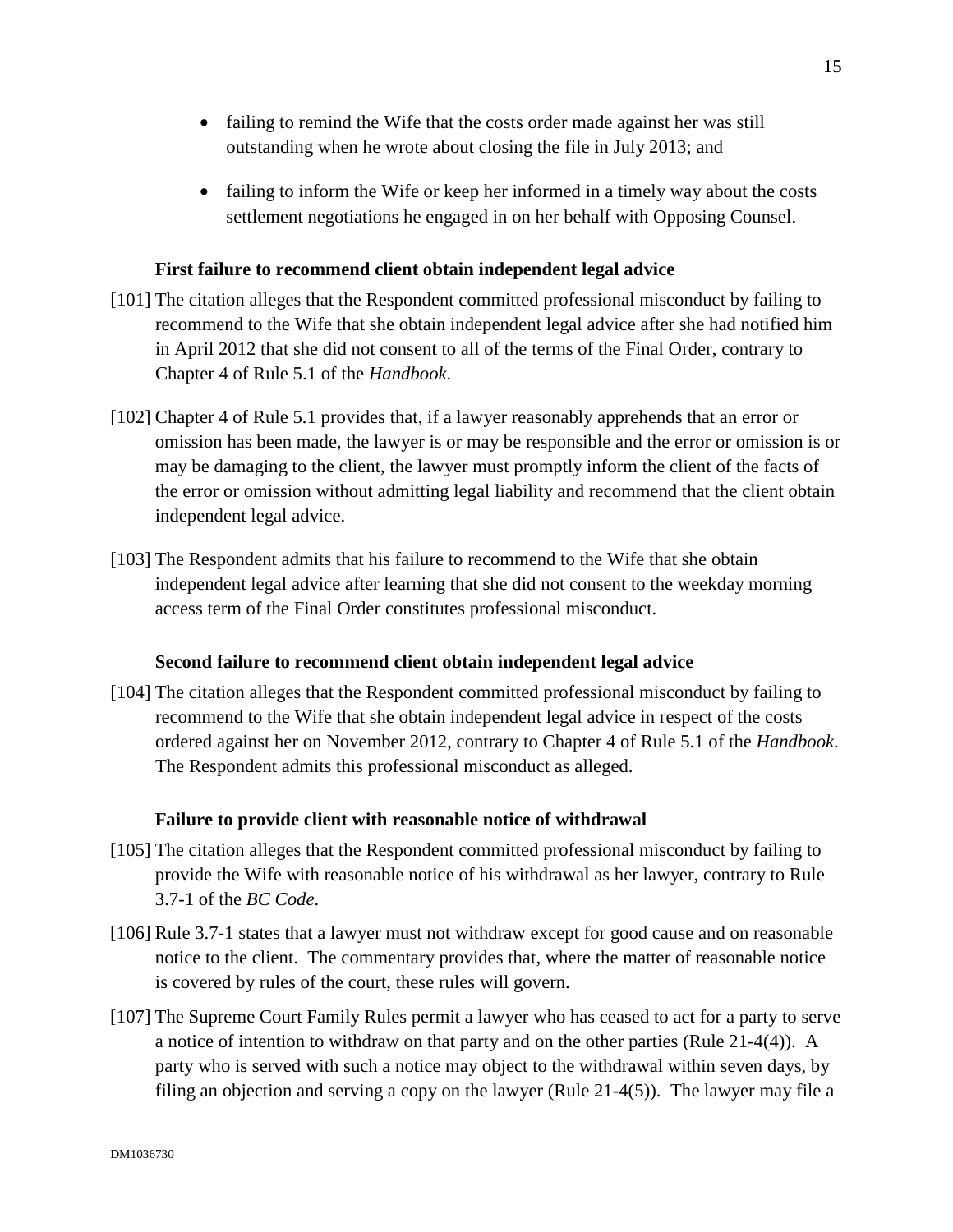notice of withdrawal of lawyer if no objection, notice of change of lawyer or notice of intention to act in person is filed within seven days after service of the notice of intention to withdraw (Rule 21-5(6)). The lawyer will cease to be the party's lawyer once the filed notice of withdrawal has been served on all parties (Rule 21-4(7)).

- [108] The import of these rules is that the Respondent could not withdraw as the Wife's lawyer prior to the costs hearing because he had not served her with a notice of intention to withdraw. His only other option was to apply to obtain the court's permission to withdraw, but he did not do so.
- [109] The Respondent admits that his manner of withdrawing constituted professional misconduct because he did not provide his client with reasonable notice.

# **CONCLUSION**

[110] We conclude that the Respondent's admissions of professional misconduct as described in paragraphs 97-109 are appropriate.

# **IS THE PROPOSED DISCIPLINARY ACTION WITHIN THE RANGE OF FAIR AND REASONABLE DISCIPLINARY ACTIONS?**

- [111] The disciplinary action proposed by the Respondent under Rule 4-30 is a fine of \$15,000 and costs of \$2,125 payable on or before April 30, 2016. We must decide whether this proposal is within the range of fair and reasonable disciplinary actions in all of the circumstances.
- [112] Our main focus in determining whether the proposal falls within this range must be on the protection of the public interest and the need to maintain the public's confidence in the legal profession. These overarching principles are promoted by a number of subsidiary principles, including the need for specific and general deterrence, rehabilitation, punishment and denunciation (*Law Society of BC v. Ogilvie*, 1999 LSBC 17, paras. 9-10).
- [113] The decision in *Ogilvie* sets out numerous factors that may be relevant in applying these principles in any given case. Not all of the factors come into play in every case, and the weight to be given to a particular factor may vary depending on the circumstances (*Law Society of BC v. Lessing*, 2013 LSBC 29, para. 56).
- [114] Where a respondent has committed more than one act of professional misconduct, the penalty will usually be imposed on a global basis. As noted in *Law Society of BC v. Gellert*, 2014 LSBC 5: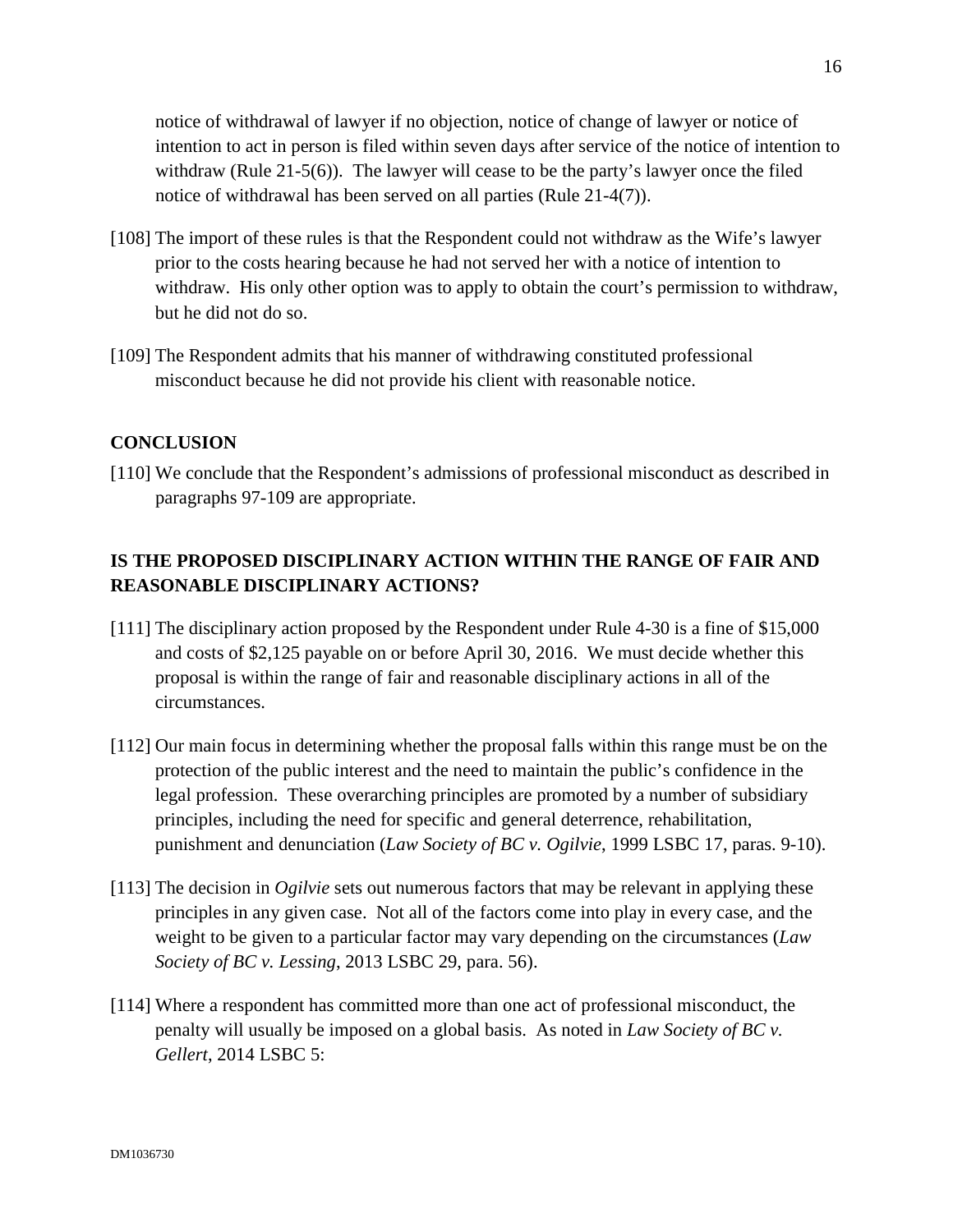- [37] In cases involving multiple allegations of professional misconduct and/or rule breaches, the usual approach is to arrive at a disciplinary action that is suitable for all of the incidents viewed globally [citations omitted]. A global approach tends to carry with it the benefit of simplicity and will, in most cases, be particularly well-suited to arriving at a result that furthers the objective of protecting the public. After all, the extent to which the public needs protection, and the manner by which such protection is best provided, must ultimately relate to the entire scope of the misconduct in issue and not to each particular wrongdoing viewed piecemeal.
- [115] As will become apparent, the concept of progressive discipline is relevant in this case. *Lessing*, at para. 72, observes that, in assessing the weight to be given to a respondent's professional conduct record, the factors to take into account may include: (a) the dates of the matters contained in the record; (b) their seriousness; (c) their similarity to the matters before the panel; and (d) any remedial actions taken by the respondent.
- [116] Keeping the above principles in mind, we will now address the *Ogilvie* factors in determining whether the parties' proposal falls within the range of fair and reasonable disciplinary actions in all of the circumstances.

### **Nature and gravity of the misconduct**

- [117] The Respondent's misconduct is serious. It was multi-faceted and continued over a lengthy period of time, permeating many aspects of the Respondent's professional relationship with the Wife. It involved a breach of several obligations that are fundamental to a lawyer's duties to his or her client.
- [118] The Respondent's misconduct began when he agreed to the Final Order without properly reading it or canvassing its contents with the Wife, when he ought to have known that she profoundly disagreed with the weekday morning access term. A lawyer has a duty to provide a quality of service that is competent, conscientious and diligent. The Respondent's conduct in this respect, though unintentional, was markedly deficient.
- [119] Significantly compounding the seriousness of this initial error was the Respondent's reaction on being informed by the Wife that she did not agree to this term. A lawyer must be honest and candid with the client, and inform the client of all information known to the lawyer that may affect the client's interests in the matter. Yet the Respondent did not candidly admit his mistake until almost six months later, when he swore his affidavit in responding to the Husband's contempt application. Nor did he tell the Wife that she was obligated to comply with the Final Order unless and until an application could be successfully brought to alter its terms. Furthermore, the Respondent did not promptly bring an application to vary the Final Order. And he did not recommend that the Wife obtain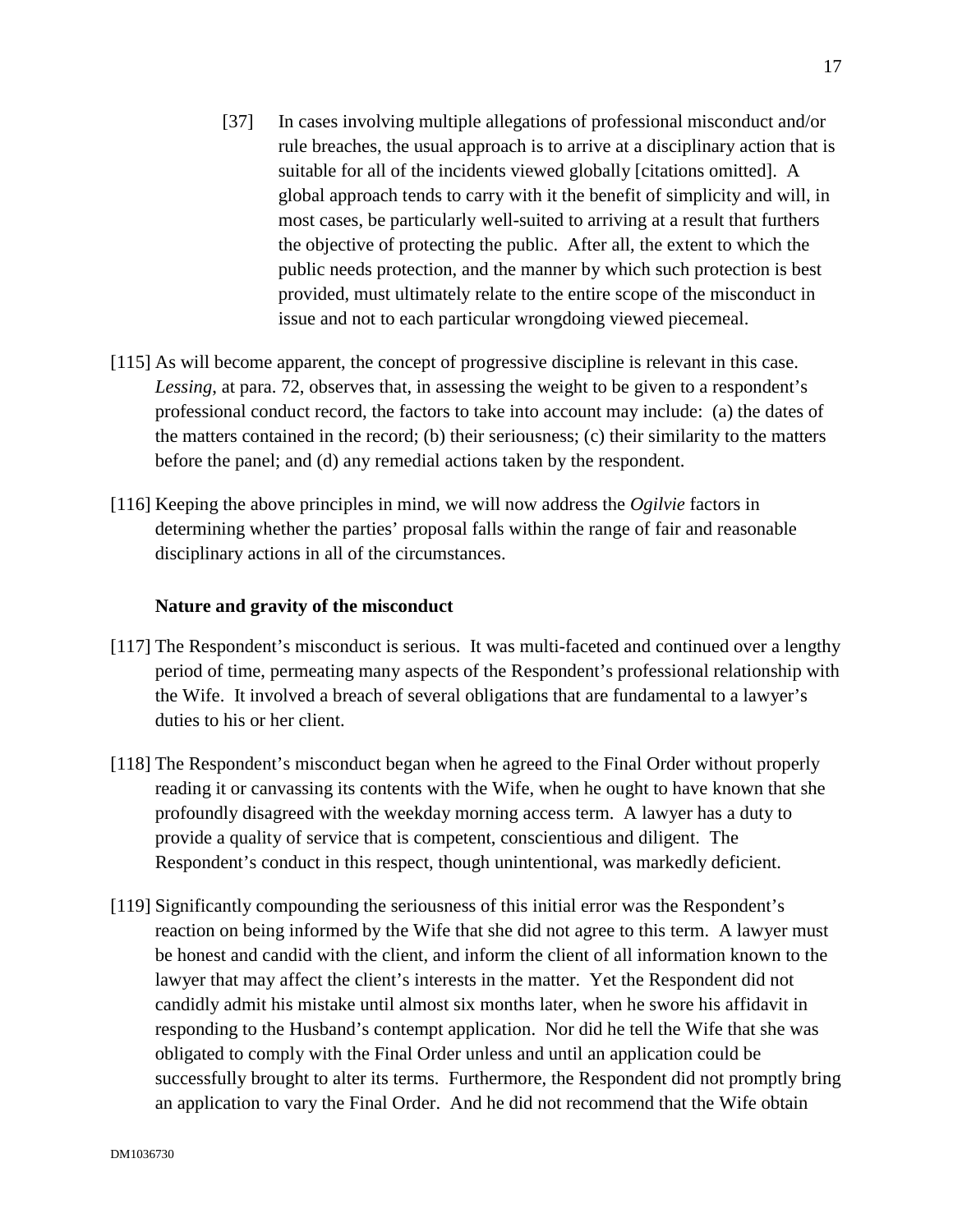independent legal advice, which was obviously necessary given that his mistake had caused her predicament and was the most obvious basis upon which she could obtain a remedy.

- [120] The Respondent's failure to respond properly in the face of his initial mistake spanned from mid-April 2012, when the Wife first brought the problem with the Final Order to his attention, until early October 2012, when she was served with the contempt application. During this period, the Wife asked the Respondent on seven occasions what steps he was taking to rectify the problem. And Opposing Counsel advised him on eight occasions that the Husband intended to enforce the terms of the Final Order if the Wife refused to grant access pursuant to its terms.
- [121] It is true that, for part of the time after the Final Order was entered on March 23, 2012, from essentially May 8 until September 1, 2012, there was an interim agreement under which the Husband did not take steps to enforce the access term in the Final Order. But Opposing Counsel always made clear that this agreement was temporary and did not amount to waiver, and that the Husband would eventually insist that the access term of the Final Order be followed.
- [122] It was therefore no surprise when, on August 1, 2012, Opposing Counsel wrote the Respondent to say that the access term would have to be complied with come September, failing which the Husband would bring a contempt application. Yet the Respondent never brought this letter or its contents to the Wife's attention. Worse still, he failed to respond to her August 3 email asking what steps were being taken to alter the contentious term. The result was that the Wife had to defend a contempt application, had to explain why the delay in seeking to vary the Final Order should not operate as waiver of her ability to do so, and although she succeeded in modifying the Final Order, was ordered to pay the costs of both applications due to this delay.
- [123] Following the costs order, the Respondent continued to engage in unacceptable conduct. He failed to advise the Wife to seek independent legal advice, which denied her the ability to obtain an unbiased opinion as to who was at fault and who should bear the responsibility for paying the costs order.
- [124] This failure is aggravated by the Respondent's subsequent correspondence with the Wife, in which he repeatedly alleged that fraud by Opposing Counsel was the primary cause of the problematic term in the Final Order, and claimed that the chambers judge's cost ruling was irrational and attributable to the judge being in a nasty mood. The Respondent also encouraged the Wife to report Opposing Counsel to the Law Society. The Wife clearly accepted these comments about Opposing Counsel as true. In the same vein, the Respondent's letter reporting himself to the Lawyers Insurance Fund contended that Opposing Counsel had deliberately acted unethically.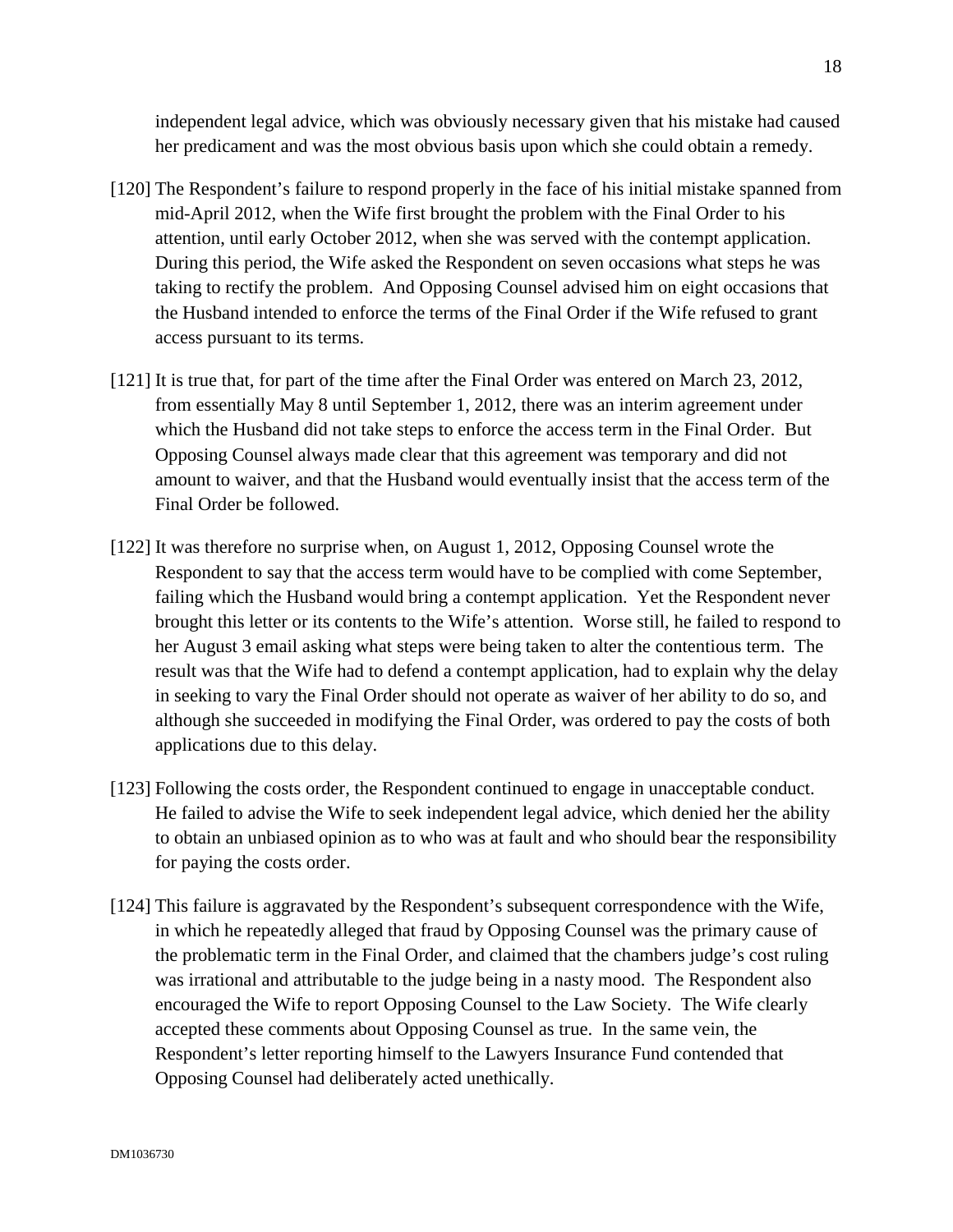- [125] There is no evidence to support these allegations against Opposing Counsel. They are manifestly ill-founded and unfair. They are also contrary to the express concession made by the Respondent's Associate in arguing the application to vary.
- [126] Before us, the Respondent argued that his allegations of fraud against Opposing Counsel must not be viewed as an aggravating factor because they are not expressly mentioned in the citation.
- [127] We reject this submission and, in particular, any suggestion that a proven fact logically relevant to assessing the gravity of one or more acts of misconduct must be ignored unless it is expressly mentioned in the citation. The Respondent's baseless allegations of fraud operated to downplay his own responsibility for the Wife's serious legal predicament. They therefore made it less likely that she would take action contrary to the Respondent's interests, for instance by discharging him as counsel, reporting him to the Law Society or seeking compensation by threatening or commencing civil proceedings. The allegations are thus inextricably linked to the Respondent's failure to recommend that the Wife receive independent legal advice.
- [128] We find support for this view in Rule 5.1 of *Handbook*, which, in setting out the duty to recommend independent legal advice where there is a reasonable apprehension that a lawyer's error may be damaging to the client, expressly states that the lawyer must "*inform the client of the facts of the error and omission*, without admitting legal liability" (emphasis added). This requirement can only be read as requiring that the lawyer accurately inform the client of the relevant facts relating to the error and omission. It cannot be otherwise, given a lawyer's fiduciary duty to the client and the need for candour to ensure that the client is properly able to assess whether independent legal advice is needed and, if such advice is obtained, to ensure it is informed and comprehensive.
- [129] This conclusion is bolstered by comments made in *Law Society of BC v. Harding*, 2014 LSBC 52 ("*Harding*"). There, the panel persuasively explained the connection between the importance of candour and the duty to promptly recommend independent legal advice where a lawyer's error may have damaged the client. After setting out the complete text of Chapter 4, Rule 5.1 of the *Handbook*, the panel stated:
	- [98] In addition, Chapter 3, Rule 3, referred to above, lists whether the lawyer has disclosed all relevant information to the client including information that could reveal neglect or error of the lawyer as one of the indicia of conscientious, diligent and efficient manner of representation.
	- [99] This is an area of trepidation for lawyers. It is tempting but not appropriate for lawyers to decide that they can "fix" the error so there is no utility to recommending independent legal advice. *The duty to recommend*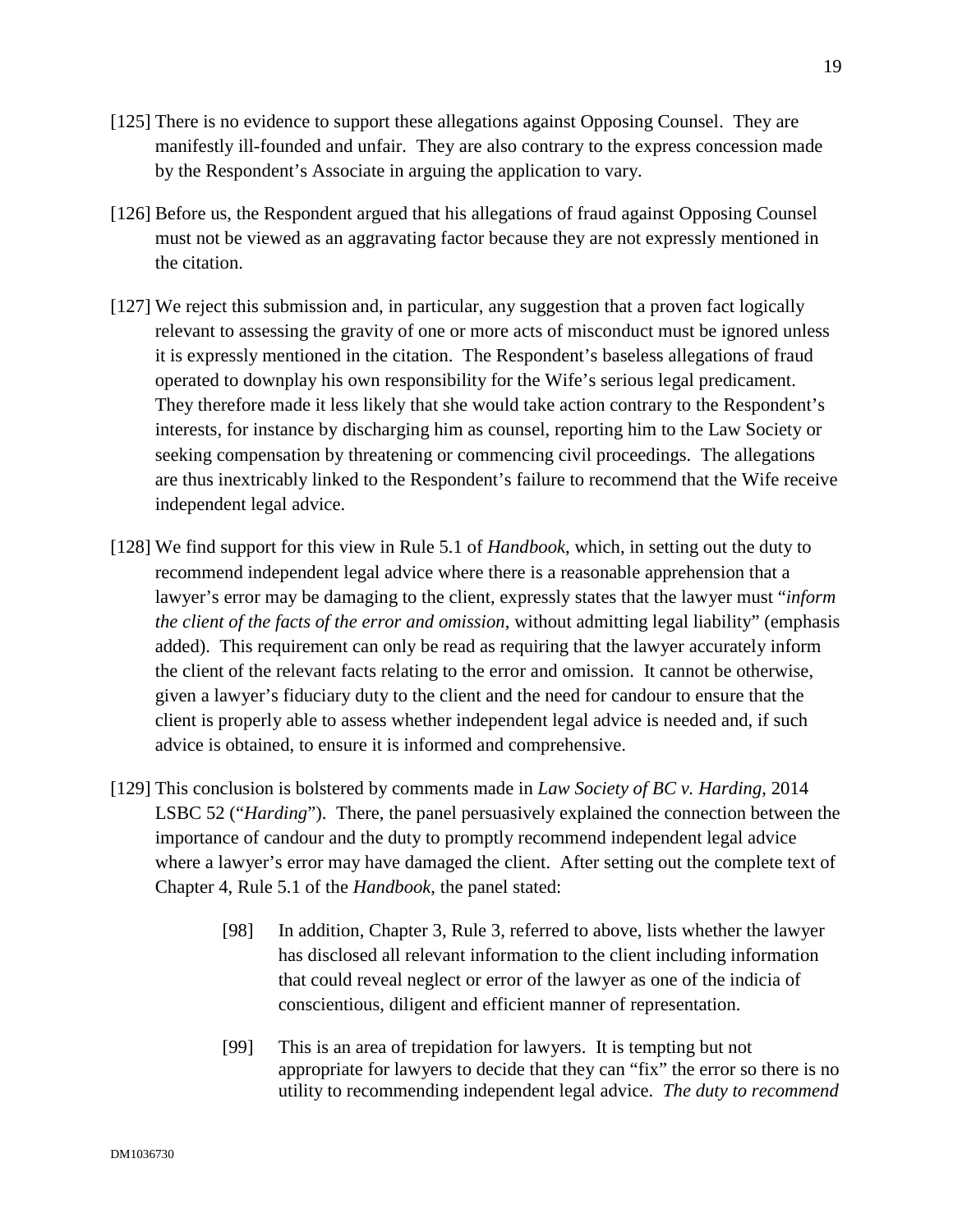*independent legal advice is based on an objective standard. It is part of a lawyer's fiduciary duty to his or her client, which includes scrupulous adherence to the obligation not to put the lawyer's own interests ahead of the client and to be candid, even where they have a plan to remedy the situation*: *Law Society of Alberta v. Chick*, [2008] LSDD No. 155.

[145] Whether the failure to do so [i.e., recommend independent legal advice as required] amounts to professional misconduct is informed by the duty of candour and the duty not to prefer his [i.e., the lawyer's] interests over those of his client. While the client was told of the application, and she was told that the delay was due to Mr. Harding, she was never told she might have a claim against him if the application succeeded. She would have been told that if she had been referred for independent legal advice.

[emphasis added]

…

- [130] Continuing with our review of the seriousness of the Respondent's misconduct, although he told the Wife shortly after the costs order was made against her that he would pay the costs himself, he did not honour his promise and in closing the file did not tell her that the costs order remained unsatisfied. Nor did he inform the Wife when Opposing Counsel contacted him about the order and negotiations ensued as to the proper calculation of costs.
- [131] We accept the Respondent's explanation that he had forgotten about his promise to pay the costs order. But this forgetfulness, on such an important matter, and to his client's significant prejudice, is unacceptable. She ended up having to attend a costs hearing and then pay the costs herself. She should never have had to do either.
- [132] Two other aspects of the Respondent's failure to pay costs are worth mentioning. First, he was reminded of his promise to pay costs by the Law Society on July 16 and September 30, 2014, but only admitted his obligation on October 31, and did not send the Wife a cheque until November 20. Second, he did not pay the Wife the full amount owed. Instead, he peevishly insisted on withholding \$75 on the ground that she had rejected his advice to accept Opposing Counsel's offer to settle. He had no basis for withholding this payment given that he had earlier agreed to pay the costs order.
- [133] Finally, the Respondent withdrew from the matter without giving the Wife reasonable notice. The result was that she was forced to conduct the costs hearing without counsel, in circumstances where she quite justifiably did not understand why she, and not the Respondent, should be paying.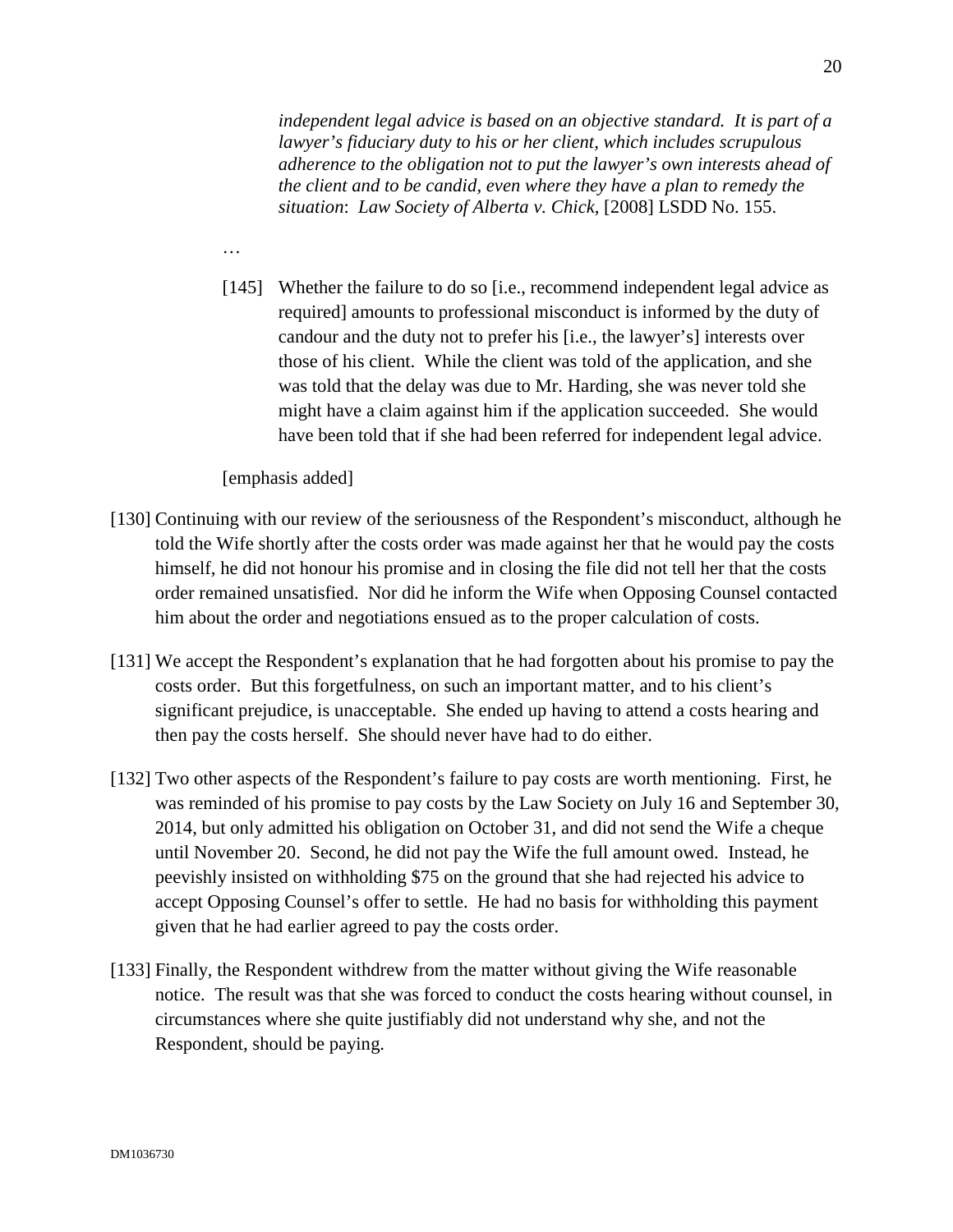### **Age and experience of the respondent**

[134] At the time of the events in question, the Respondent had been practising for well over 20 years and was a seasoned litigator. None of the incidents of misconduct can be attributable to inexperience.

#### **Respondent's professional conduct record**

- [135] The Respondent's professional conduct record contains two conduct review subcommittee reports and four citations upon which a panel made findings of misconduct. As will be explained further below, the parties take the position that we should consider only three of the citations in determining whether the proposed disciplinary action is within the range of fair and reasonable outcomes.
- [136] *Citation issued November 20, 2002*. On April 14, 2003 a hearing panel accepted the Respondent's Rule 4-22 (now Rule 4-30) admission of professional misconduct as alleged in the citation (*Law Society of BC v. Harding*, 2003 LSBC 20). The misconduct related to a social gathering on November 29, 2000 at which the Respondent told a number of lawyers that S, a lawyer he was suing for negligence on behalf of S's former clients, had at an examination for discovery admitted enough to have himself disbarred and that the Respondent was going to get S disbarred. Six weeks later the Respondent wrote to S stating that, if he had made these comments, he unreservedly retracted them and offered his sincere apology. The Respondent was fined \$1,000.
- [137] *Conduct review authorized on April 1, 2004*. On June 29, 2004 a conduct review subcommittee issued a report regarding an incident where the Respondent had alleged that "opposing counsel had refused to comply with the Rules of the court, offered false evidence or misstated the facts and law, asserted untruths, [and] failed to conduct himself as a reasonably [sic] trial lawyer." After the judge determined that these allegations had no basis, the Respondent apologized to the court and opposing counsel for making them. At the conclusion of the trial, however, he made further uncivil and personal remarks regarding opposing counsel. The subcommittee took the view that a matter of this nature was unlikely to arise again, it appears because the Respondent had taken steps to avoid a recurrence.
- [138] *Conduct review authorized on September 8, 2005*. A conduct review subcommittee issued a report relating to an incident in which the Respondent wrote letters suggesting that another lawyer had committed perjury and pressured a witness to give untruthful evidence. Moreover, in an account presented to his client, the Respondent's time entry indicated that, in his discussion with the other lawyer, the lawyer "admits telling C to say 'don't know' w/r seatbelt – just doesn't get it (perjury)." The subcommittee noted that the Respondent now understood the need to avoid ill-considered or uninformed criticism of the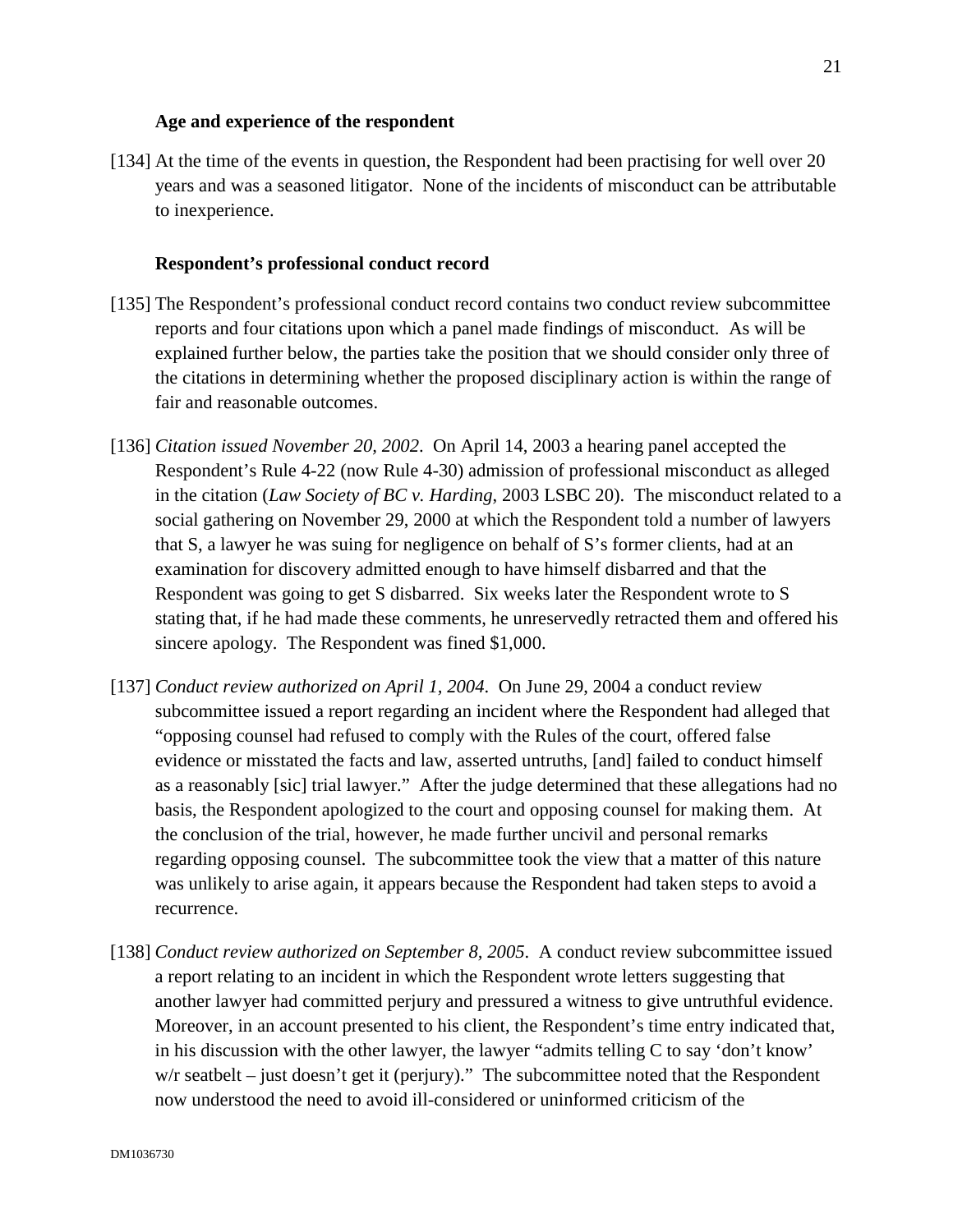competence, conduct or advice of other lawyers. The subcommittee was satisfied that the Respondent had systems in place to avoid a recurrence of such conduct and that he had taken steps to avoid emotional outbursts that transgress the rules. Finally, the subcommittee observed that the Respondent recognized that there is a limit to the patience of the Law Society concerning potential future occurrences of a similar nature.

- [139] *Citation issued October 18, 2010*. On August 30, 2013 a panel found that the Respondent committed professional misconduct as alleged in the citation (*Law Society of BC v. Harding*, 2013 LSBC 25). The misconduct involved the Respondent writing to his client's former lawyer two letters dated March 15, 2010 that contained rude and discourteous remarks directed at the former lawyer. In the first letter, the Respondent inaccurately suggested that a Law Society ethics advisor had referred to the former lawyer as stupid and dishonest. In the second letter, he refused to retract the offensive comments and continued to be abusive, condescending, rude, disrespectful and discourteous towards the other lawyer. The Law Society and the Respondent together submitted that a fine of \$2,500 was appropriate, given that the Respondent had provided an undertaking that he would continue to receive counselling and treatment from a psychologist. The panel was of the view that a short suspension together with the undertaking was a more appropriate result. However, in light of the parties' joint submission, the panel "with reservation" accepted the lesser penalty of a \$2,500 fine (*Law Society of BC v. Harding*, 2014 LSBC 6). We have been informed that the Respondent has since fulfilled the terms of this undertaking.
- [140] *Citation issued February 22, 2013*. On November 3, 2014 a panel found that the Respondent had committed professional misconduct by failing to provide his client with an acceptable quality of service and failing to recommend that the client obtain independent legal advice, as alleged in the citation (*Harding*). The Respondent had failed to take any steps in advancing his client's claim in a personal injury matter, except for a single meeting with the client, over a period of 49 months, from January 12, 2007 to February 11, 2011. The reason advanced for his inaction was that, due to workload pressures, he did not diarize the file and so it was not subject to his "bring forward" system. The defendants brought an application to dismiss the client's action for want of prosecution. The Respondent swore an affidavit on the application admitting that the failure to take any steps was entirely his fault, for the reasons just mentioned. He did not, however, recommend to his client that she obtain independent legal advice regarding the want of prosecution application. The application was dismissed on the basis that, while there had been inexcusable delay on behalf of the Respondent, the defendants had not suffered serious prejudice. The panel fined the Respondent \$6,000 for these two instances of misconduct (*Law Society of BC v. Harding*, 2015 LSBC 25).
- [141] *Citation issued June 18, 2013*. The fourth and most recent finding of misconduct against the Respondent relates to a citation arising out of an incident that occurred on June 26,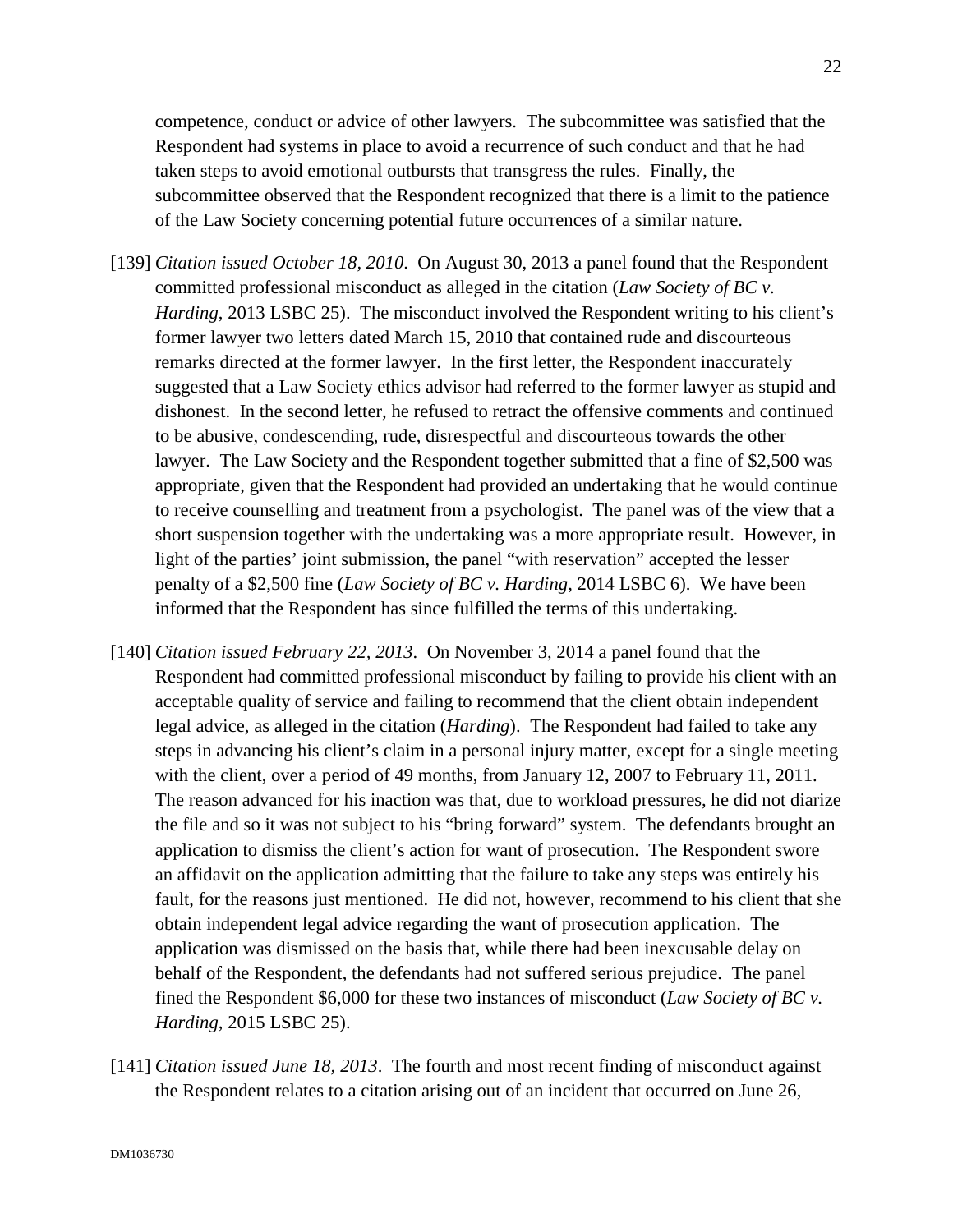2012 (*Law Society of BC v. Harding*, 2015 LSBC 45). On the latter date the Respondent attended a tow yard in his capacity as counsel to take pictures of a client's vehicle, which had been involved in an accident. On being refused access to the vehicle, he argued with the tow yard staff. The argument culminated in the Respondent calling 911 and making comments to the operator about the need to have a police officer speak to the staff or else he was going to get a crowbar and smash up the place. The Respondent's intent was not to threaten the staff but to have the police attend to assist his cause, and he believed they were more likely to attend if he raised "the urgency" by making the crowbar comment. The hearing panel dismissed the citation. The Law Society sought a review of that decision. A majority of the review board reversed the hearing panel's dismissal of the citation. The majority concluded that the Respondent's comments, while not amounting to a criminal threat, constituted dishonourable or questionable conduct that reflected adversely on the administration of justice and so constituted professional misconduct.

- [142] The review board decision was released after the Discipline Committee accepted the Rule 4-30 proposal in this case. Counsel have informed us that the board's decision is under appeal and, in any event has not yet been the subject of a disciplinary action hearing. They have also asked us not to consider the board's finding of professional misconduct. At the oral hearing, counsel for the Law Society explained that to take this finding into account would be inappropriate, given that the Respondent will be sanctioned for that misconduct at a later date. The suggestion appears to be that our considering this matter now would improperly supplant the role of the panel responsible for meting out disciplinary action in the future, and so constitute double punishment.
- [143] We do not find it necessary to decide whether this submission is correct because the nature of the misconduct identified by the board is very different from that at issue in our case, and given the Respondent's already lengthy professional conduct record this additional entry has no material impact on our decision. Nonetheless, we observe that, under the Law Society Rules, a finding of professional misconduct forms part of a respondent's record even where the associated disciplinary action has not yet been imposed. This conclusion is not affected by the fact that the finding is under appeal (*Law Society of BC v. Perrick*, 2015 LSBC 42, paras 24-47).
- [144] Having reviewed the Respondent's professional conduct record, we conclude with several observations.
- [145] First, some of the entries regarding the Respondent's lack of civility and failure to control his temper are dated. Moreover, the subject matter of the incidents is not closely related to the subject matter of this case. The Respondent's counsel has also assured us, based on the completed undertaking referred to at paragraph 139 above, that the Respondent's problems with incivility have been addressed and remedied. These considerations might ordinarily favour ascribing limited weight to the incidents pertaining to a lack of civility but for one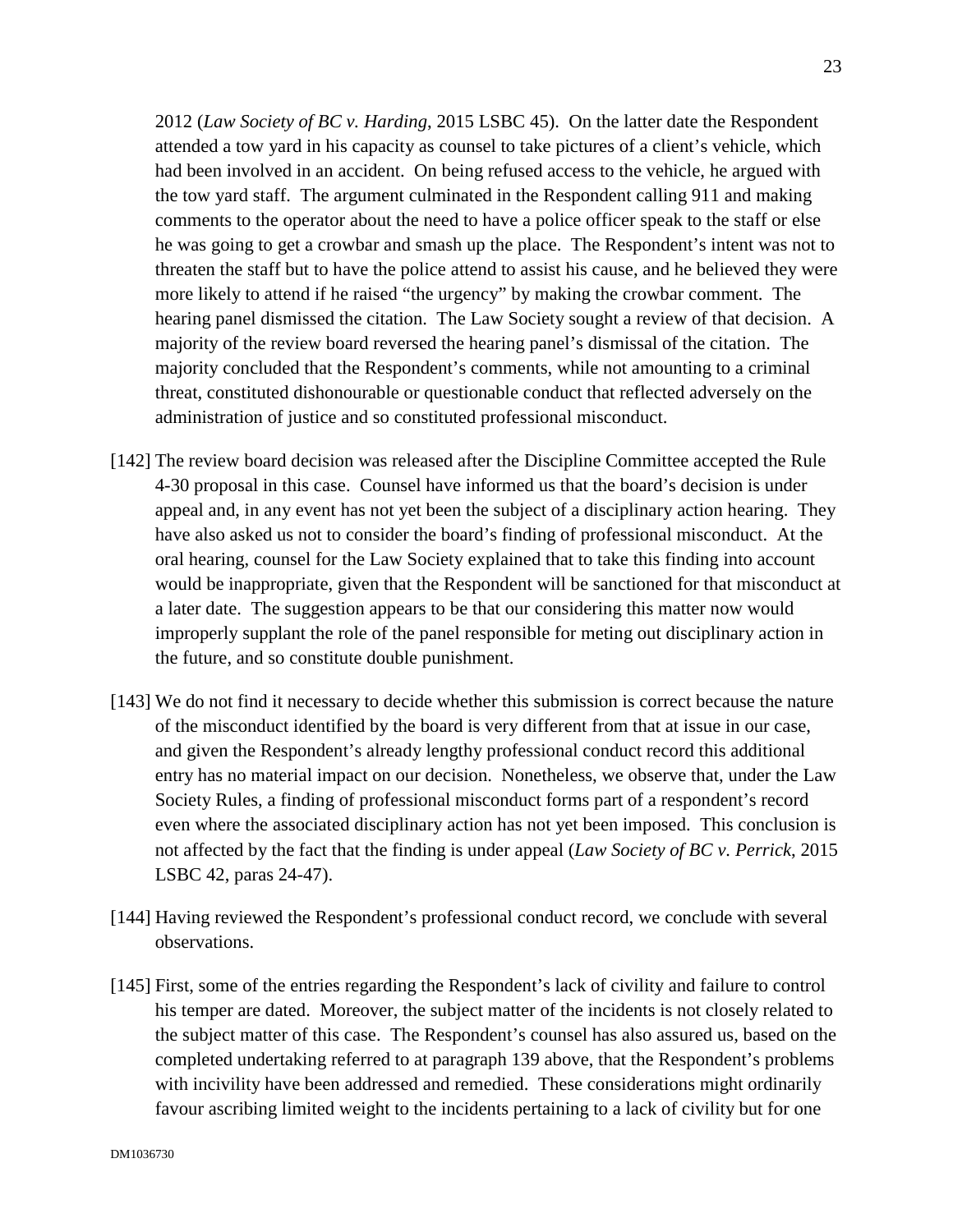important factor. The Respondent's allegations of fraud against Opposing Counsel bear some similarity to the incidents of incivility, in particular those directed at other lawyers. We appreciate that the current matter does not include an allegation of professional misconduct due to incivility. And we do not suggest that the Respondent made the allegations of fraud believing them to be false. But the allegations were clearly groundless and thus unreasonably made, and as explained above, they represent an integral part of the Respondent's misconduct in failing to recommend that the Wife obtain independent legal advice. The Respondent's unfair criticism of the chambers judge can be viewed in much the same way. For these reasons, we give more weight to this portion of the Respondent's professional conduct record than would otherwise have been the case.

- [146] Second, the most troubling component of the Respondent's professional conduct record is the 2014 finding of professional misconduct for a failure to provide an acceptable quality of service and a failure to recommend independent legal advice. This entry is very similar to the subject matter of the citation before us. Furthermore, on March 1, 2012 the Law Society informed the Respondent that it had opened a complaint file regarding this other matter. This information should have brought home to the Respondent the paramount importance of providing adequate service to his clients and to recommend independent legal advice where required by the *Handbook* and *BC Code*. Yet it did not. The Respondent subsequently committed similar types of misconduct in handling the Wife's matter. This is a significant aggravating factor.
- [147] Finally, the conduct that was the subject of the 2014 finding of professional misconduct was markedly less serious than the misconduct at issue here. In the 2014 case, unlike here:
	- there were only two acts of professional misconduct (not four);
	- the failure to provide an acceptable quality of service involved fewer itemized incidents of substandard representation;
	- the Respondent immediately admitted his error upon learning that the file had slipped through the cracks;
	- he did not fail to respond to communications from his client;
	- his client did not make a complaint to the Law Society, and indeed he was still representing her when the penalty phase of the proceeding took place;
	- there is no indication that the Respondent failed to provide his client with a full and candid explanation for the delay in the case, or that in explaining the delay he rashly and unjustifiably blamed another lawyer and the chambers judge.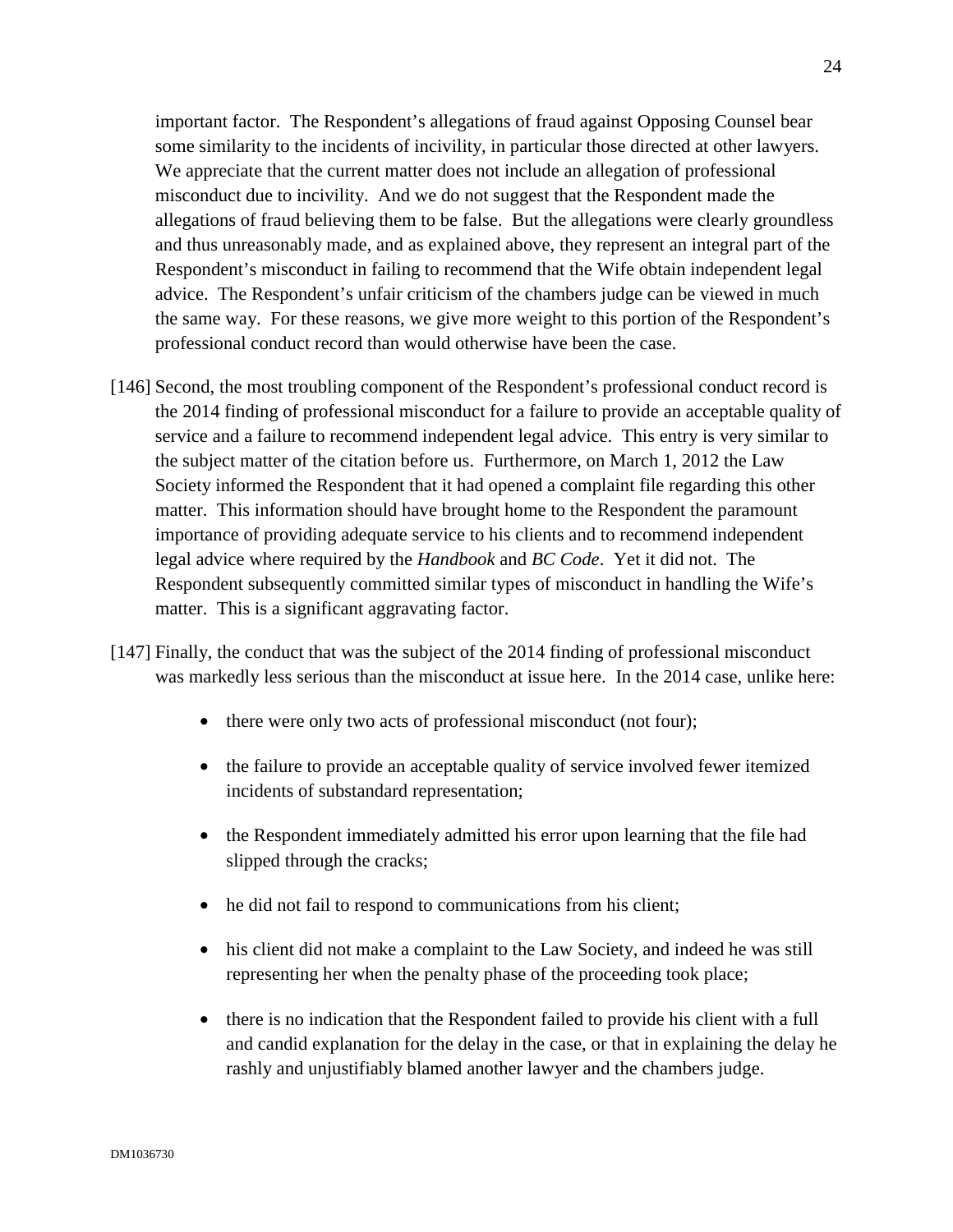### **Impact on the victim**

[148] The adverse impact of the Respondent's misconduct on the Wife was significant. She suffered stress. She endured significant and unnecessary delay in bringing an application to vary a term in the Final Order to which she profoundly objected and had never agreed. She was the subject of a contempt application. She was forced to conduct the costs hearing without counsel. She was required to pay costs, and was not reimbursed until over a year later, and even then not in full. And she was misled as to the Respondent's true level of responsibility for the contentious term in the Final Order and the chambers judge's costs order, as the Respondent incorrectly attempted to shift a large part of the blame to Opposing Counsel and the chambers judge.

### **Advantage gained or to be gained by the respondent**

- [149] The Respondent did not charge the Wife a substantial amount of fees and paid the large bulk of the costs order, although, as mentioned above, he refused to honour his promise to pay the entire amount. He certainly did not gain financially by his misconduct. On the other hand, had he acted properly throughout, there is no reason to believe that any of these expenses would have been incurred. In other words, one can view the foregone fees and paid costs as simply going some way towards reflecting what the Wife would have had to pay had the Respondent acted properly.
- [150] The Respondent's conduct in agreeing to the Final Order without properly reading the document and without obtaining instructions obviously gained him no advantage. But we cannot say the same about other aspects of the Respondent's misconduct, at least in the short-to-medium term. In particular, his delay in taking steps to vary the Final Order and his failure to recommend that the Wife obtain independent legal advice favoured his own interests over hers, and operated to reduce the risk of adverse consequences arising as a result of his initial error.

#### **Number of times the offending conduct occurred**

- [151] All of the Respondent's professional misconduct flowed from an initial error made in approving the Final Order without properly reading it or obtaining instructions. None of the misconduct would have occurred otherwise.
- [152] However, we do not view the misconduct as tantamount to a single instance of gross negligence. The failure to provide an acceptable quality of service relates to six different incidents spanning a lengthy period of time. And the Respondent committed professional misconduct in three other respects, each one serious in its own right.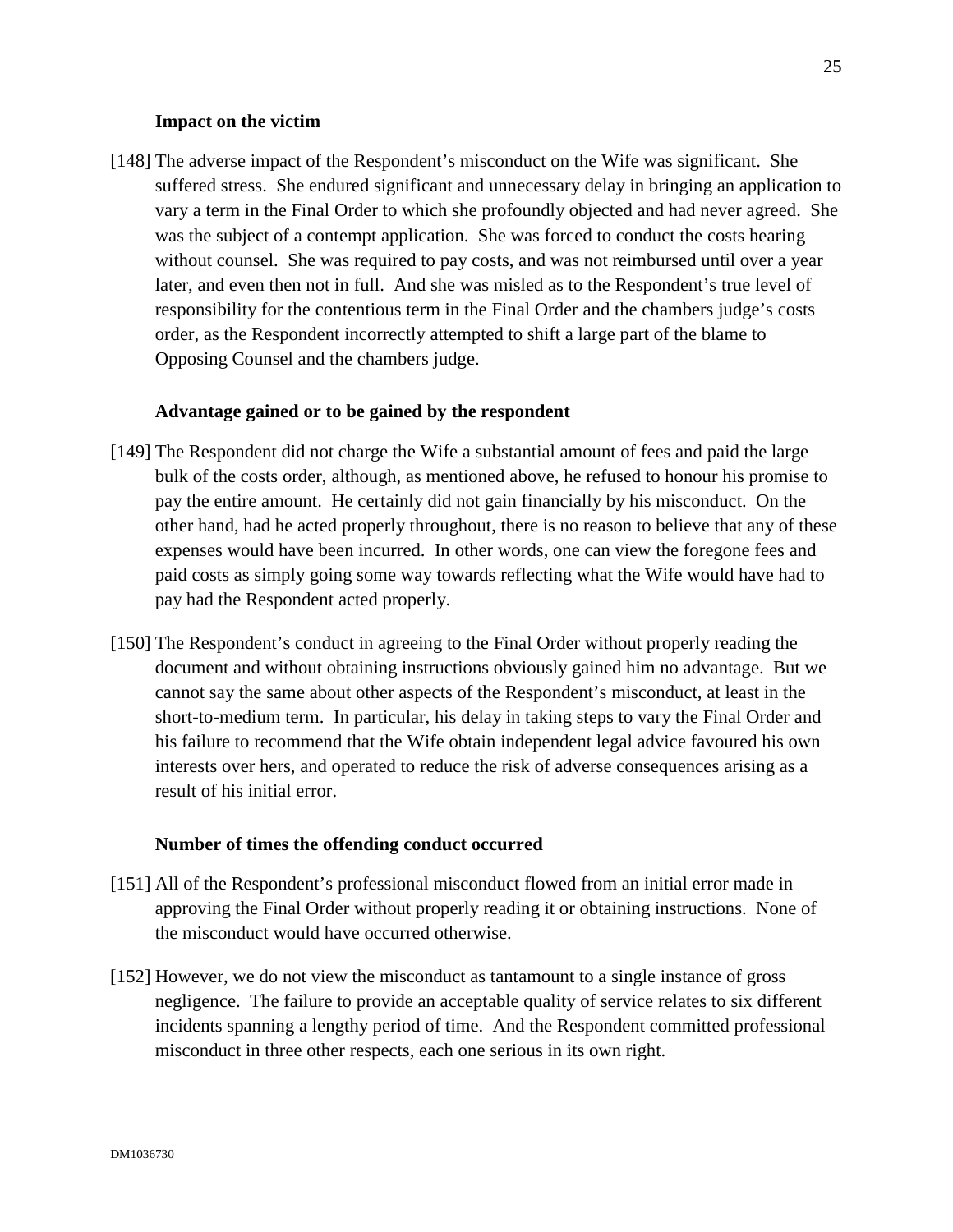## **Whether respondent has acknowledged the misconduct and taken steps to disclose and redress the wrong and the presence of other mitigating circumstances**

[153] The Respondent has admitted to the misconduct, which is a mitigating factor. The Respondent also reduced his fees to the Wife and paid a substantial amount to the Wife towards the costs award made against her.

# **Possibility of rehabilitating the respondent**

[154] We have been provided with no information one way or another to suggest the Respondent has taken steps to ensure that the misconduct to which he has admitted will not occur again. However, we do note that subsequent to the conduct in issue in this matter, the Respondent satisfied an undertaking given in connection with an earlier citation to follow a treatment plan proposed and monitored by a psychologist (see paragraphs 139 and 145 above). We view this as a mitigating factor.

# **Impact of the proposed penalty on the respondent**

[155] We have been given no indication as to the impact of the proposed penalty on the Respondent. We do not know whether a \$15,000 fine would be a significant burden or if, instead, it would cause no real hardship. We do, however, recognize that the fine is a fairly large one.

## **Need for specific and general deterrence**

[156] There is a significant need for specific deterrence in this case, given that this is the Respondent's second citation involving an unacceptable quality of service and a failure to recommend independent legal advice. The need for general deterrence is also substantial. Lawyers must recognize the great importance of providing clients with competent service and taking prompt and appropriate steps to provide clients with the opportunity to obtain independent legal advice where errors have been made.

## **Need to ensure the public's confidence in the integrity of the profession**

[157] The need to ensure the public's confidence in the integrity of the profession is particularly engaged in this case. The Respondent's misconduct was serious and multi-faceted. His client suffered substantial harm. He has an extensive record of professional misconduct, and most particularly a prior entry involving misconduct for similar failings. And we have no information to suggest he has taken steps to avoid making the same mistakes in the future. A reasonable member of the public fully informed of the facts might well look askance at the Respondent receiving only a fine, and not a suspension, and thereby question the integrity of the profession at large as well as the ability of the Law Society to regulate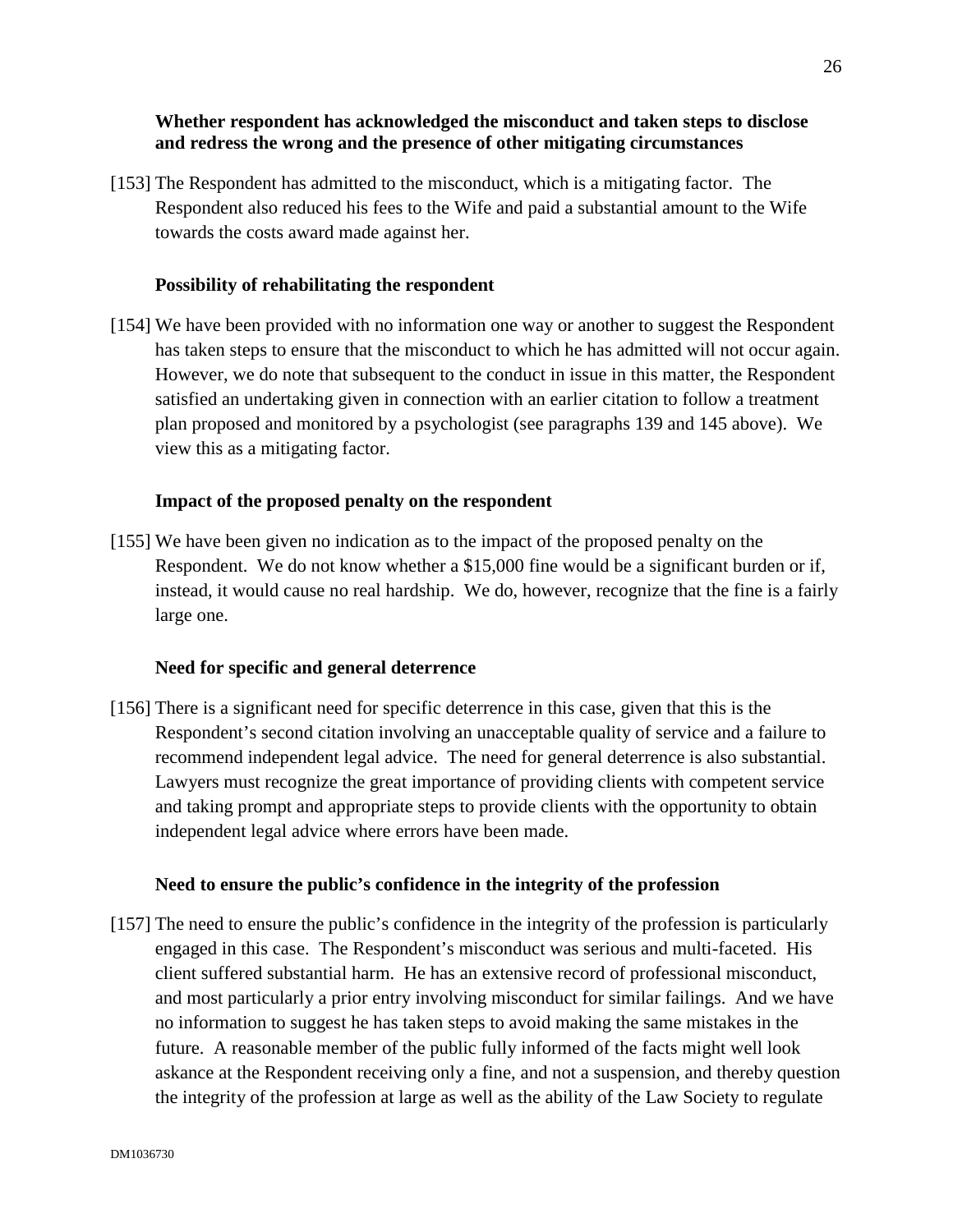the conduct of lawyers. It is thus necessary to consider the range of penalties that have been imposed in similar cases.

## **Range of penalties imposed in similar cases**

- [158] The parties have referred us to four decisions said to be the most similar to the circumstances of this case.
- [159] One is *Harding*, discussed in detail at paragraphs 140, 146 and 147 above, in which the Respondent received a \$6,000 fine for failing to provide adequate service and failing to recommend independent legal advice to his client. As noted, the extent and gravity of the misconduct in that case was less serious, and the harm to the client less substantial, than in the case before us now. Also, the Respondent had no prior incidents of misconduct in these areas. The same can no longer be said, and so the need for general and specific deterrence increases.
- [160] In *Law Society of BC v. Epstein*, 2011 LSBC 12, the respondent admitted to professional misconduct by failing to provide an adequate quality of service. An executrix had retained him to transfer real property registered to her deceased partner to the estate. Between November 2006 and September 2007 the respondent conducted two online searches but both times failed to notice that the title had recently been cancelled and transferred to two other co-owners. He failed to act promptly on the results of the title search and also failed to respond to his client's inquiries in a timely way. The respondent had been the subject of conduct reviews in 2000 and 2006, which both revealed a similar lack of attentiveness, and a practice review that was completed in 2008 and focused on the need to better organize his practice. The panel noted that the penalties in cases involving a failure to provide adequate service ranged from a reprimand to a 45-day suspension. It imposed a fine of \$4,500 but noted that, if the respondent did not take steps to end the pattern of carelessness and inattention, he would face far more serious consequences.
- [161] In *Law Society of BC v. McLellan*, 2011 LSBC 23, the panel accepted a Rule 4-22 (now Rule 4-30) proposal regarding a failure to provide an adequate quality of service. Over a period of about seven years the respondent took very few steps to advance a client's civil claim. He did not do the work promptly. He did not keep the client reasonably informed. And he failed to respond to many inquiries by his client as to the status of the case. The result was unreasonable delay in the client pursuing the action, although there appears to have been some issue as to whether the action had much merit. The Respondent had a prior conduct review for breaching an undertaking in 1986, a citation for breaching an undertaking in 2003, which resulted in a \$3,000 fine, and a conduct review for conflict of interest in 2010. Since the incident, the respondent had taken concrete steps to ensure similar misconduct did not occur in the future, and he was genuinely remorseful. His motivation appears to have been to save the client money, and he did not gain personally from the misconduct. The fine imposed was \$5,000. In accepting the proposal, the panel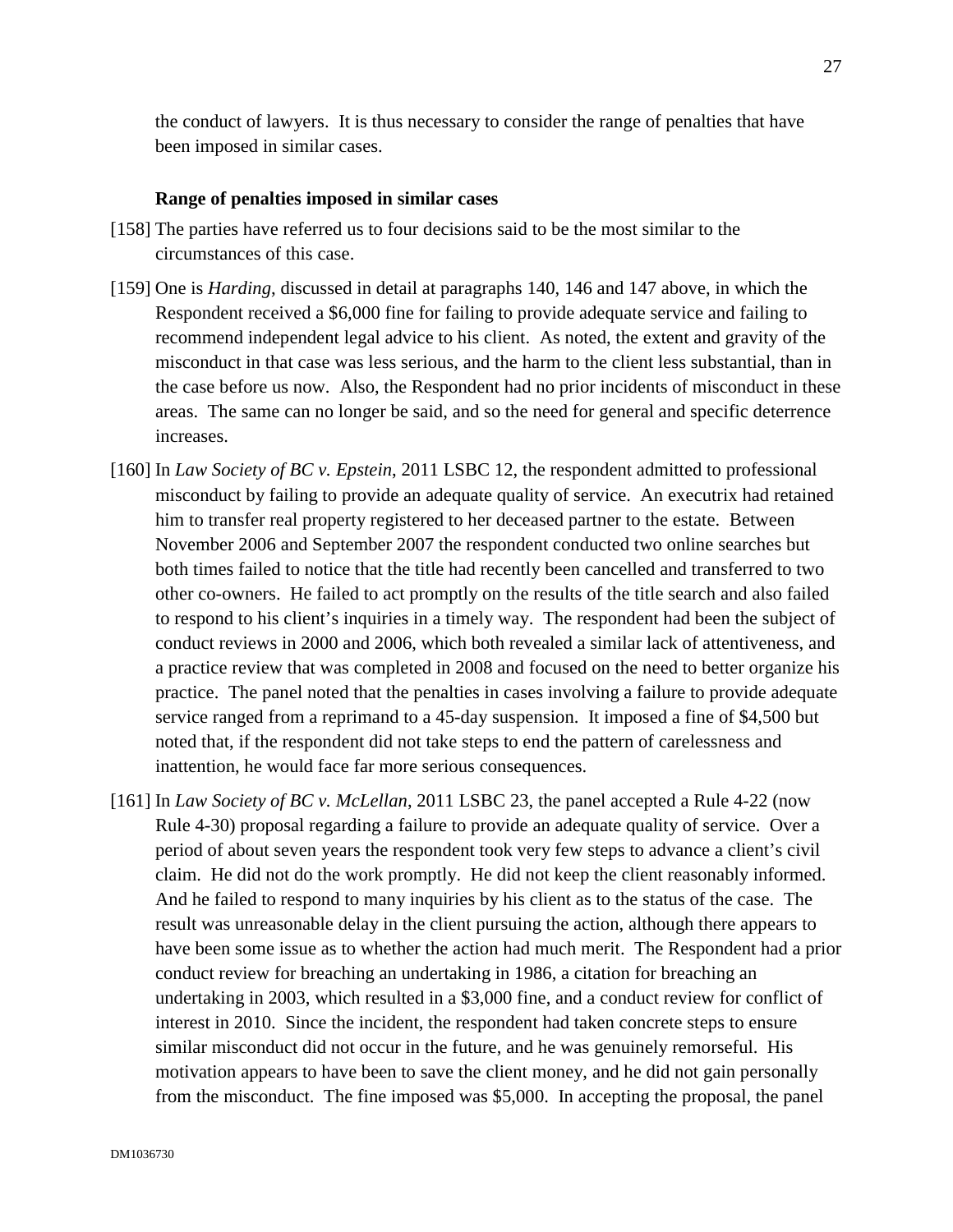noted that the cases provided by the parties indicated a range of penalties from a reprimand to a short suspension.

- [162] In *Law Society of BC v. Hart*, 2014 LSBC 17, the panel accepted a Rule 4-22 (now Rule 4- 30) proposal under which the respondent admitted to professional misconduct for failing to provide adequate service. He was not diligent in communicating with his client, which caused significant delay in what should have been a relatively straightforward matrimonial matter. He also failed to put the client's funds in an interest-bearing account, failed to provide a promised opinion letter, failed to notify the client that her husband had changed lawyers, failed to correct an inaccurate address on a Notice of Intention to Act in Person, and failed to tell his client that he would cease work until his account was paid.
- [163] The respondent in *Hart* had a lengthy professional conduct record comprising three conduct reviews, two citations and a 1990 referral to the Competency Committee. One of the citations, from 1985, was for failure to provide adequate service to a client, failure to respond to the Law Society and misleading the Law Society in the same matter, and had resulted in a \$1,000 fine. The panel viewed *Epstein* and *McLellan* as the cases most similar to the respondent's, but agreed that his extensive professional conduct record required a higher fine. The panel therefore accepted the proposal under which the Respondent was fined \$7,000.
- [164] A decision not cited to us but nonetheless of relevance is *Law Society of BC v. Perrick*, 2015 LSBC 42. There, the respondent committed professional misconduct by failing to provide an acceptable quality of representation in acting for a client in matters arising from two motor vehicle accidents and by failing to respond promptly or at all to eight letters sent by opposing counsel regarding the same matters. The inadequate service involved a fairly pervasive failure over a period of more than two years to keep the client reasonably informed and to take substantive steps to advance her claims. The respondent had a prior conduct review from 1993 involving a conflict of interest and, more significantly, a recent finding of professional misconduct in multiple respects including three instances of failure to provide an adequate quality of service and a failure to respond to opposing counsel's communications. The panel suspended the respondent for 30 days.
- [165] We mention *Perrick* for three reasons. First, the decision notes that the disciplinary action for failure to provide adequate service ranges from a reprimand to a six-month suspension (para. 65).
- [166] Second, *Perrick* addresses the issue as to whether a fine should be preferred over a short suspension. The panel offers the view that a short suspension may send a stronger message than a large fine. We agree. The fine proposed by the respondent in *Perrick*, as in our case, was \$15,000 (paras. 58-59).
- [167] Third, and most importantly, *Perrick* recognizes that a suspension may be more appropriate than a fine even where there is no deceit on the part of the respondent, in cases where there